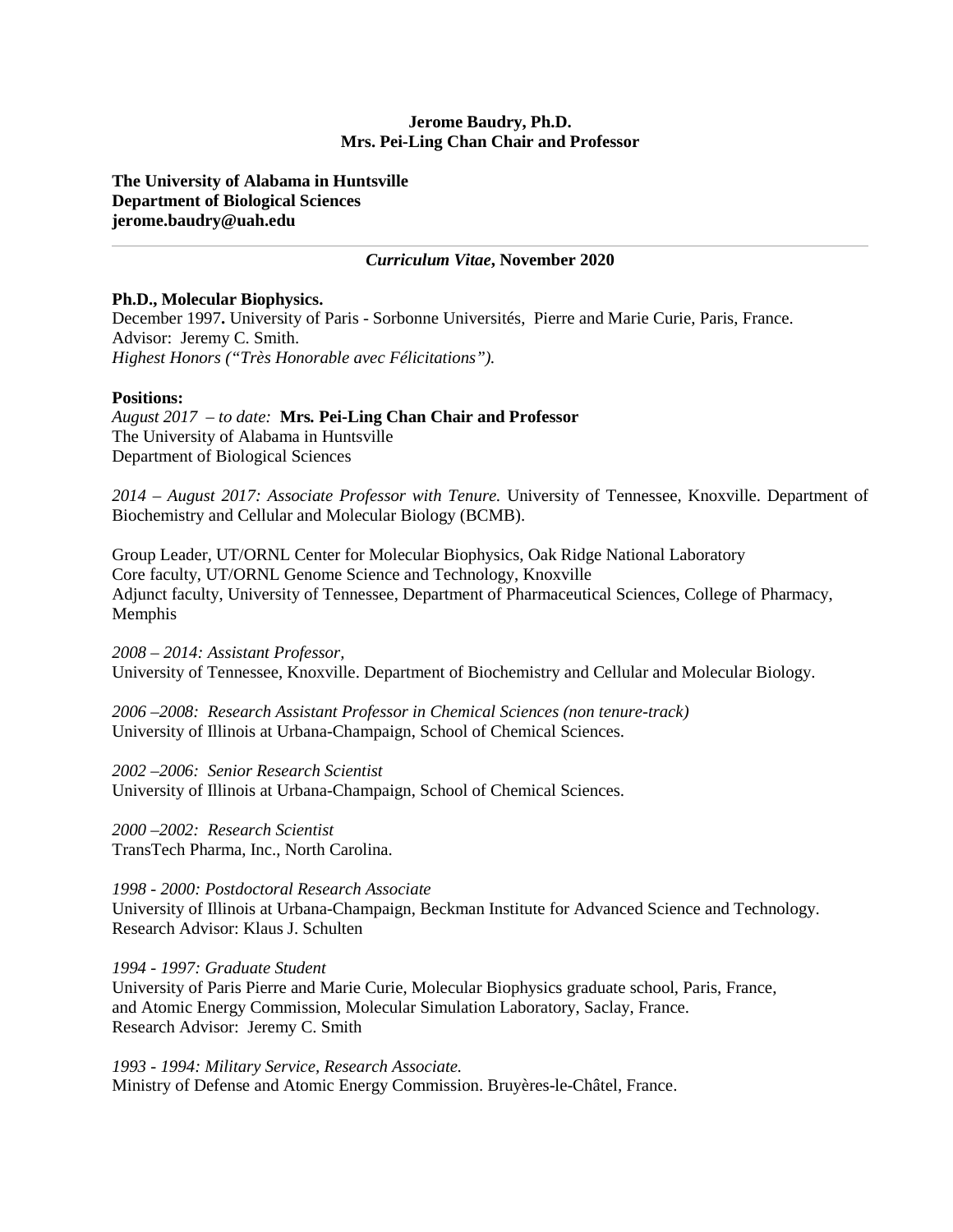# **Research funding**

### **Research Grants since 2008:**

Total funded to-date (including all collaborative labs): \$9,241,749; Total directly to Baudry lab: \$1,623,477

| <b>RAISBRPUAH-JB</b>                                                                                                                                                                                                                                                                                                                                                                                 | Baudry (lead PI)                  | 2018-2020                                                                                                                                                                                                                                                  |
|------------------------------------------------------------------------------------------------------------------------------------------------------------------------------------------------------------------------------------------------------------------------------------------------------------------------------------------------------------------------------------------------------|-----------------------------------|------------------------------------------------------------------------------------------------------------------------------------------------------------------------------------------------------------------------------------------------------------|
| Reynold American Incorporated<br>Grant total: \$289,841<br>2018-2020                                                                                                                                                                                                                                                                                                                                 | (Funds to Baudry Lab:): \$289,841 |                                                                                                                                                                                                                                                            |
| Title: Computational modeling of toxicants and protein interactions<br>chemical contained in tobacco products.<br>Role: lead PI                                                                                                                                                                                                                                                                      |                                   | The purpose of this project is to characterize the cytochrome P450 substrates and metabolites of harmful                                                                                                                                                   |
| National Institutes of Health.<br>1R01AI132117-01<br>NIH-R01 Structure-based design of a broadly protective group A streptococcal vaccine<br>Grant total: \$3,603,585<br>2017-2022<br><b>NIH - NIAID</b>                                                                                                                                                                                             | (Funds to Baudry Lab:): \$348,225 |                                                                                                                                                                                                                                                            |
| Lead PI : Jim Dale (UTHSC)<br>Baudry UAH PI.<br>Support: One graduate student and one month summer salary for Baudry                                                                                                                                                                                                                                                                                 |                                   |                                                                                                                                                                                                                                                            |
| National Institutes of Health.<br><b>SBIR Phase 1</b><br>Small molecule inhibitors of PCSK9<br>Grant total: \$261,259<br>Role: UTK PI (industrial partner: Sarfez Pharmaceuticals, Inc.)<br>activity of PCSK9.                                                                                                                                                                                       |                                   | Funds to Baudry (consulting): \$18,682<br>This project targets protein: protein interactions through small molecular effectors to modulate function and                                                                                                    |
| National Institutes of Health.<br>2R01 GM072285-06. 04/01/2015 - 03/30/2020<br>Computational Genomics of Signal Transduction<br>Grant total: \$1,284,495<br>Role: Co-investigator / (Igor Zhulin, lead PI, University of Tennessee, Knoxville)<br>NIH - National Institute of General Medical Sciences<br>protein/protein interactions and dynamics in the functioning of the multi-protein complex. |                                   | Funds to Baudry Lab: \$147,215<br>This project aims at integrating together several molecules of the chemotaxis system responsible for signal<br>transduction in bacteria. The Baudry lab is running the molecular simulations to characterize the role of |
| National Institutes of Health.<br>NIH NIAID 2R01AI052293-11A1<br>Transport across two membranes by AcrAB-TolC<br>Role: Co-PI / UTK lead PI (Elena Zgurskaya, lead PI, University of Oklahoma)<br>Grant total: \$1,766,412                                                                                                                                                                            | 08/01/2014 - 07/31/2019           | Funds to Baudry Lab: \$95,013<br>-This project targets protein: protein interactions through small molecule effectors to address contemporary                                                                                                              |

issues in drug elimination in bacterial cells. The Baudry lab leads the computational aspect of the project using supercomputing tools and protocols developed in the lab to screen large chemical databases against a large number of protein structures.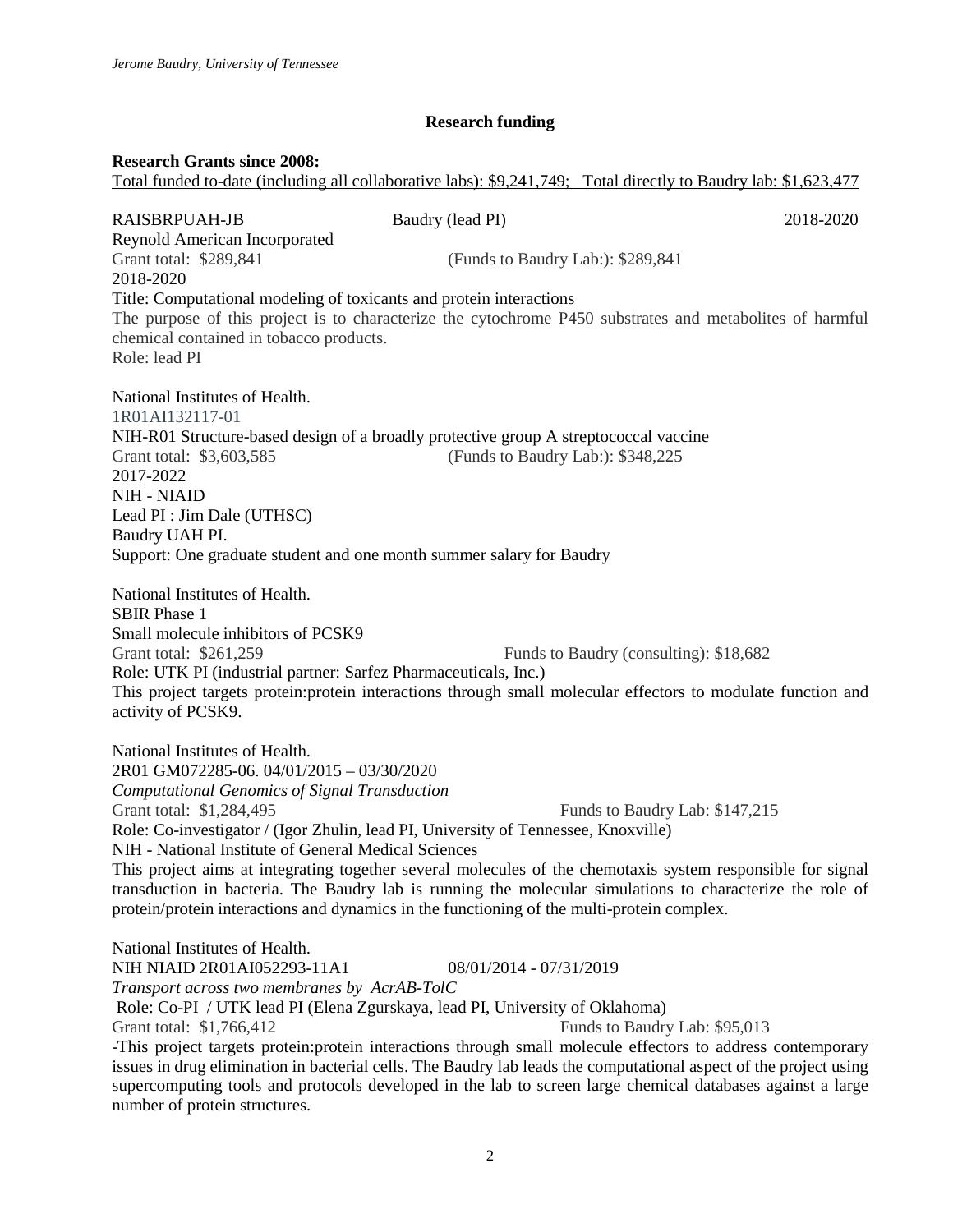National Institutes of Health. NIAMS Building Interdisciplinary Research Team (BIRT) 4/17/14 - 8/31/15 Role: Co-Investigator / UTK Principal Investigator. (Leigh Quarles, PD. University of Tennessee Health Science Center, Memphis) Grant total: \$149,427. Funds to Baudry Lab: \$85,411 The goal of this project is to discover small molecules capable of modulating the activation of  $FGFR/\alpha$ -Klotho co-receptor complexes in target tissues and regulate the bone release of fibroblastic growth factor 23 (FGF23). The Baudry lab runs the computational aspect of the project using supercomputing tools and protocols developed in the lab to screen large chemical databases against a large number of protein structures.

Department of Energy

Massive Ensemble Docking for Drug Toxicity Prediction 5/01/13 - 4/30/14 Role: Principal Investigator Grant total: \$71,755. Funds to Baudry Lab: \$71,755

This project develops and applies supercomputing protocols to perform massive database screening a against large protein databases to identify cross-reactive ligands.

# National Institutes of Health. SBIR 1R43HL114261 07/01/2012 – 06/30/2013

Novel Modulators of Plasminogen Activator Inhibitor Functional Activities

Role: co-Principal Investigator (subcontract with Shifa Biopharmaceutical Principal Investigator, Cynthia Peterson lead-PI at UTK)

Grant total: \$347,218. Subcontract funding: \$99,287. Funds to Baudry Lab: \$46,643

This project aims at discovering novel small molecules effective in the coagulation cascade without the poor side effects of current pharmaceuticals. The Baudry lab is running the entire computational part, i.e., performing massive screening of chemicals against a large number of protein structures to discover chemicals that bind at a protein/protein interfacial region. Tools and protocols developed in the lab are used for the structure-based discovery approach of the project.

The Alpha One Foundation  $07/01/2012 - 06/30/2014$ 

Searching for Small Molecules as Potent Inhibitors of Z-AAT

Role: UTK Principal Investigator (Valerie Berthelier Lead PI, UT-Medical Center)

Grant total: \$200,000. Funds to Baudry Lab: \$29,443.

The goal of this project is to discover small molecules effective against the polymerization of Z-AAT. The Baudry lab is running the entire computational part of the research, i.e. identifying reactive protein states and small molecules capable of binding in these states to prevent polymerization using the screening tools and strategies developed in the lab.

National Institutes of Health. 2R01 GM072285-06 04/01/2010 – 03/31/2014 NIGMS

Computational Genomics of Signal Transduction

Role: Co-Investigator (Igor Jouline, PI. University of Tennessee, Knoxville)

Grant total: \$1,117,757. Funds to Baudry Lab: \$341,249

This project aims at integrating together several molecules of the chemotaxis system responsible for signal transduction in bacteria. The Baudry lab is running the molecular simulations to characterize the role of protein/protein interactions and dynamics in the functioning of the multi-protein complex.

National Institutes of Health 1KL2RR031974 07/01/2010 – 03/31/2015 Georgetown-Howard Universities Center for Clinical and Translational Science Role: Pilot Project Task Leader, (Joseph Verbalis, Georgetown University and Thomas Mellman, Howard University, PIs)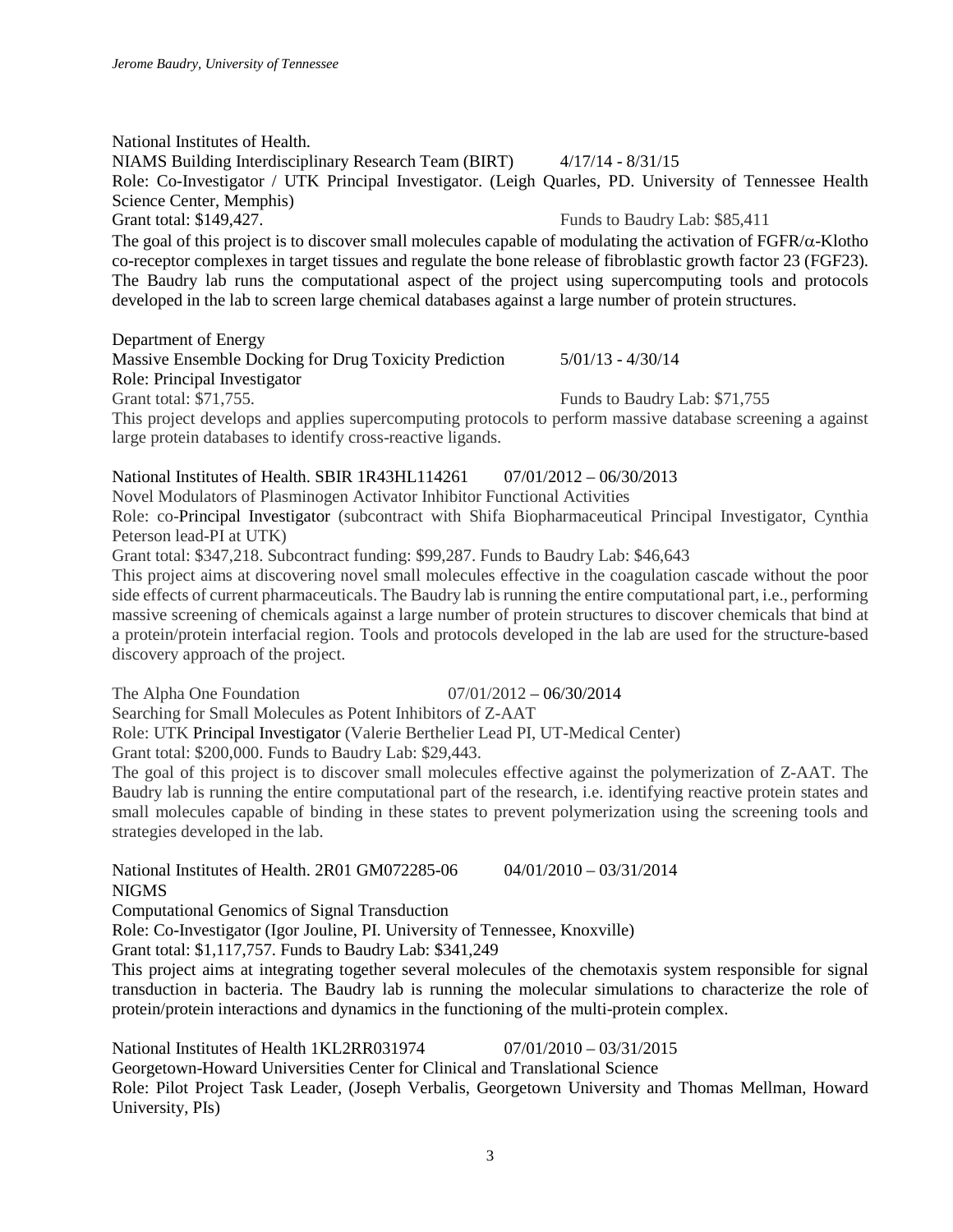Grant total: \$150,000. Funds to Baudry Lab: \$150,000

The goal of this project is to develop massive screening tools on supercomputing architectures and developed in the lab, and to apply the tools in the discovery of new small molecules capable of modulating the HDAC4 protein in prostate cancer.

#### *Computational Competitive Awards:*

US Department of Energy INCITE Leadership Computing Role: Co-PI (J.C. Gumbart, Georgia Tech., Lead PI) Determining the role of AcrA in the bacterial multidrug efflux pump 38M SU hours on Titan, 2017 Computing time attributed to the Baudry lab: 33%

National Center for Computational Sciences (NCCS) Director Discretionary Application Role: Principal Investigator Drugging the undrugable, 2014 10M SU hours on Titan Computing time attributed to the Baudry lab: 100%

National Center for Computational Sciences (NCCS) Director Discretionary Application Role: Principal Investigator Massive screening for drug discovery and toxicity prediction, 2013 5M SU hours on Titan Computing time attributed to the Baudry lab: 100%

National Institutes for Supercomputing Sciences (NICS) Role: Principal Investigator High-throughput Docking in Undergraduate Curriculum. Awarded 70,000 CPU hours on Kraken Supercomputer for a BCMB undergraduate class, 2013 Computing time attributed to the Baudry lab: 100%

National Center for Computational Sciences (NCCS) Director Discretionary Application Role: Principal Investigator Dynamics of the Chemotaxis Receptor, 2012 5M SU hours on Titan Computing time attributed to the Baudry lab: 100%

National Resource for Biomedical Supercomputing (NRBSC)/Pittsburgh Supercomputing Center Role: Principal Investigator Dynamics of the Chemotaxis Receptor on the Anton Supercomputer. 50,000 Anton node-hours. Multi-microseconds molecular dynamics simulations of the signaling domain of the bacterial chemotaxis receptor Computing time attributed to the Baudry lab: 100%

Amazon/ AWS in Education research grant Role: Principal Investigator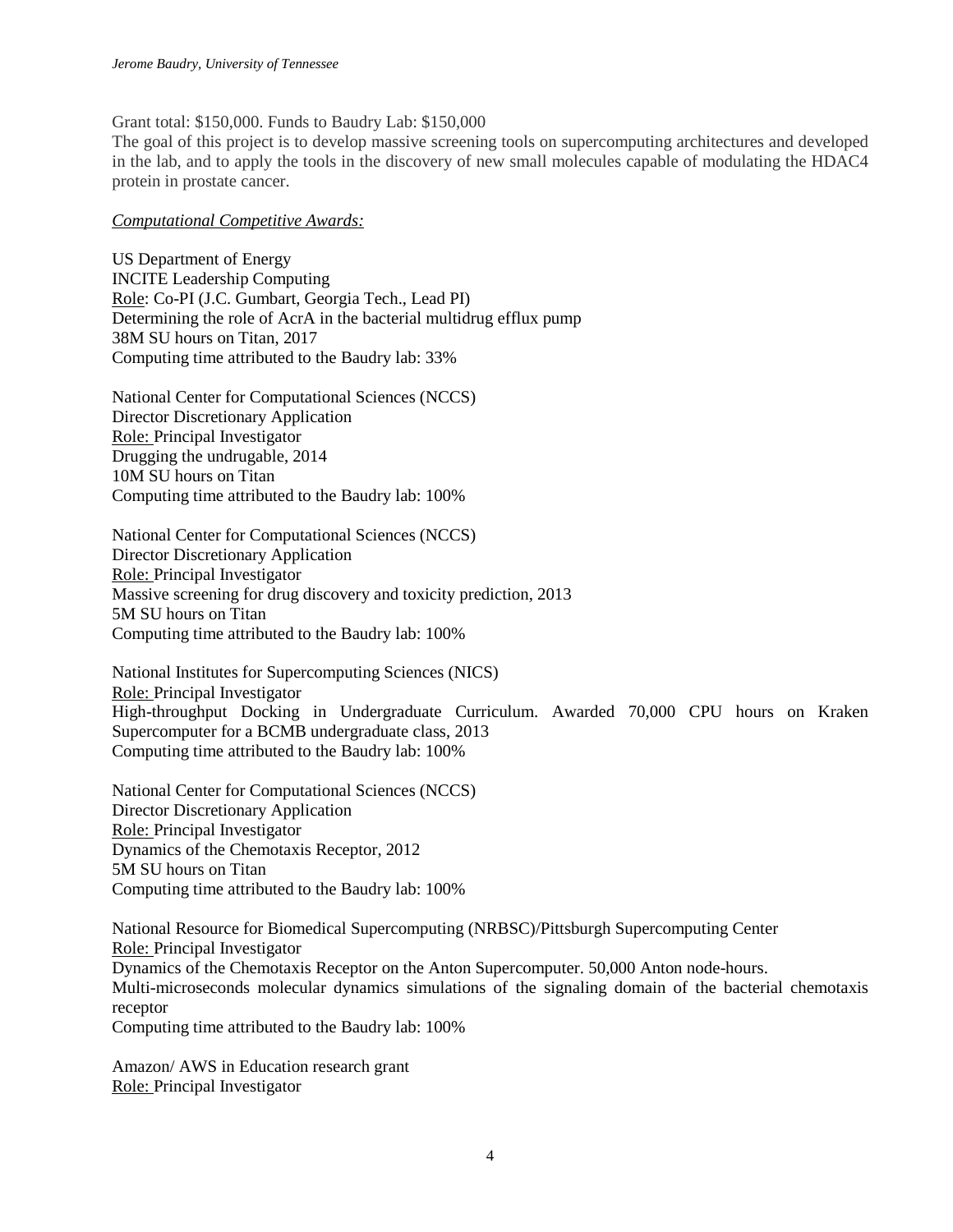Amazon Cloud Computing Award: Virtual High-Throughput Docking using Cloud Infrastructure. Allocation: 7500 CPU hours The project develops and implements virtual docking on Cloud computational architectures. Computing time attributed to the Baudry lab: 100%

National Center for Computational Sciences Director Discretionary Application Role: Task Leader High Performance Computing for Rational Drug Discovery and Design, Supercomputing molecular discovery of prostate cancer molecular effectors 5.8 million CPU hours on Jaguar The projects develops and implements virtual docking on High Performance Computers. Computing time attributed to the Baudry lab: 100%

National Science Foundation/Teragrid 2008-2009 Role: Co- Principal Investigator (J.C. Smith, PI) Molecular Dynamics Simulations in Bioenergy, Bioremediation and Protein Dynamics 2.4 million CPU hours

National Science Foundation/Teragrid 2009-2010 Role: Co- Principal Investigator (J.C. Smith, PI) Molecular Dynamics Simulations in Bioenergy, Bioremediation and Protein Dynamics 2 million CPU hours

National Center for Computational Sciences Director Discretionary Application Drugging the "undruggable": Ensemble discovery of modulators of oncogenic Ras. Role: Principal Investigator 10 M SUs requested on Titan

## **US and International Patent Applications with TransTech Pharma:**

Probes, Systems and Methods for Drug Discovery A.M.M. Mjalli, C.Y. Wysong, J. Baudry, T.S. Yokum, R. Andrews and W.K. Banner. *Assignee: TransTech Pharma, Inc. A*pplication number: 2003012531

Systems and Methods for Computer-Aided Molecular Discovery R.I. Sawafta, J. Baudry M.E. Kutz and G. Subramanian**.** *Assignee: TransTech Pharma, Inc.* Application number: 20040019432*.*

# **Invention Disclosure:**

Fibroblast Growth Factor 23 Antagonists And Related Compositions And Methods Patent Application, 2019

Novel FGF-23 Antagonists Determined by Virtual High-Throughput Screening Ongoing disclosure application. 2015

Refinement and IP generation for a New Drug Candidate for Type 2 Diabetes Ongoing disclosure application. 2015

Computational technology to screen efficiently on supercomputers potential molecular effectors on several protein structures and their isoforms.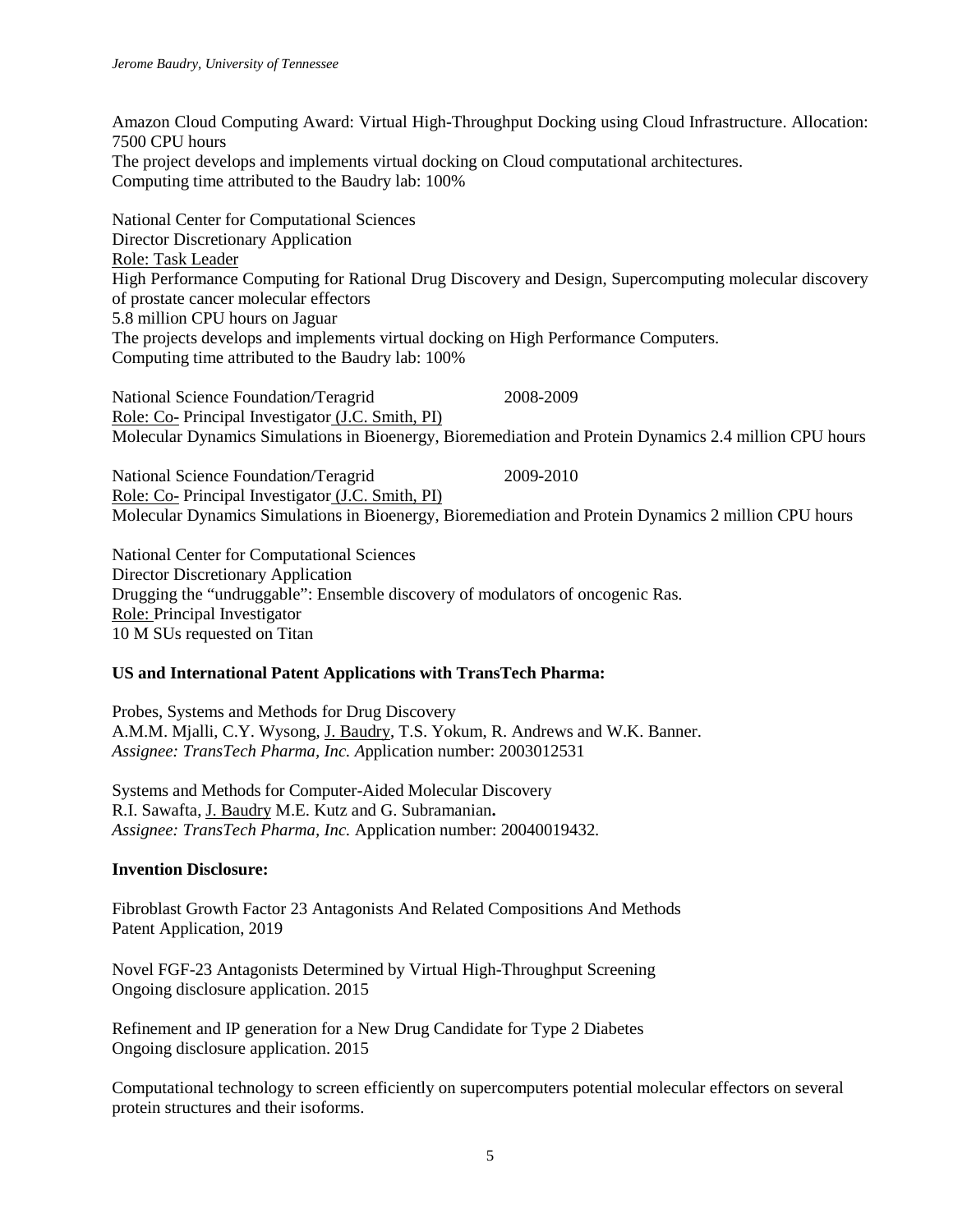By S. Ellingson, J. Smith & J. Baudry, 2012 (code released in the public domain).

Inhibiting Z-Alpha 1 antitrypsin polymerization V. Berthelier and J. Baudry, 2012

# **Publications - From Most Recent.**  *An asterisk (\*) indicates a publication with J. Baudry as Corresponding Author***:**

# **Published since independent position (2008) (from most recent):**

88. Structure based virtual screening identifies small molecule effectors for the sialoglycan binding protein Hsa

R Agarwal, BA Bensing, D Mi, PN Vinson, J Baudry, TM Iverson, JC Smith Biochemical Journal 477 (19), 3695-3707, 2020

87. Supercomputer-based ensemble docking drug discovery pipeline with application to Covid-19 A Acharya, R Agarwal, M Baker, J Baudry, D Bhowmik, S Boehm, et al. ChemRxiv 2020

86 Structure-based group A streptococcal vaccine design: Helical wheel homology predicts antibody crossreactivity among streptococcal M protein–derived peptides MP Aranha, TA Penfound, JA Spencer, R Agarwal, J Baudry, JB Dale, ... Journal of Biological Chemistry 295 (12), 3826-3836, 2020

85. Sequential dynamics of Stearoyl-CoA Desaturase-1 (SCD1)/ligand binding and unbinding mechanism: A computational study A Petroff, RL Weir, CR Yates, JD Ng, J Baudry, bioRxiv, 2020

84. High Performance Computing Prediction of Potential Natural Product Inhibitors of SARS-CoV-2 Key Targets. K. Byler, J Landman, J Baudry ChemRxiv 2020

83. Structure based virtual screening identifies novel competitive inhibitors for the sialoglycan binding protein Hsa R Agarwal, BA Bensing, D Mi, PN Vinson, J Baudry, TM Iverson, JC Smith bioRxiv, 2020

82. Novel K-Means Clustering-based Undersampling and Feature Selection for Drug Discovery Applications VS Akondi, V Menon, J Baudry, J Whittle 2019 IEEE International Conference on Bioinformatics and Biomedicine, 2019

81. Ligand-Dependent Sodium Ion Dynamics within the A<sub>2A</sub> Adenosine Receptor: A Molecular Dynamics Study

X Hu, MD Smith, BM Humphreys, AT Green, JM Parks, JY Baudry, et al. The Journal of Physical Chemistry B 123 (38), 7947-7954, 2019

80. Interdimer zipping in the chemoreceptor signaling domain revealed by molecular dynamics simulations MG Petukh, DR Ortega, J Baudry, IB Zhulin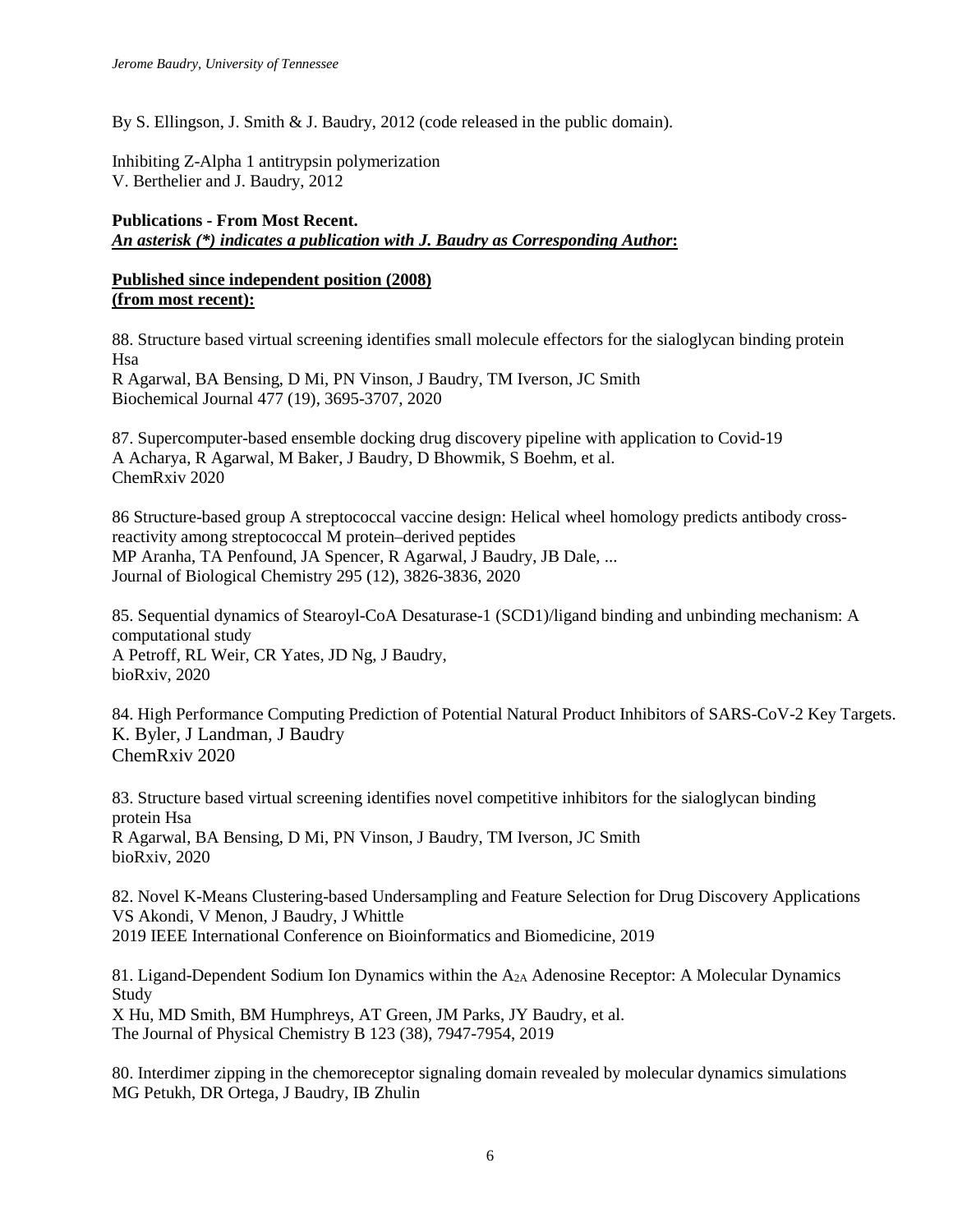# bioRxiv, 2019

79. [Ensemble Docking in Drug Discovery: How Many Protein Configurations from Molecular](javascript:void(0))  [Dynamics Simulations Are Needed to Reproduce Known Ligand Binding?](javascript:void(0))

W Evangelista, SR Ellingson, JC Smith, JY Baudry The Journal of Physical Chemistry B

# 78. [Small molecule condensin inhibitors](javascript:void(0))

H Zhao, ZM Petrushenko, JK Walker, J Baudry, HI Zgurskaya, ... ACS infectious diseases 4 (12), 1737-1745

77. [Ensemble Docking in Drug Discovery](https://www.sciencedirect.com/science/article/pii/S0006349518303242) R E Amaro, J Baudry, J Chodera, Ö Demir, J A McCammon, Y Miao, J C Smith [Volume 114, Issue 10,](https://www.sciencedirect.com/science/journal/00063495/114/10) 22 May 2018, Pages 2271-2278

76. [Computationally identified novel agonists for GPRC6A](javascript:void(0)) M Pi, K Kapoor, R Ye, DJ Hwang, DD Miller, JC Smith, J Baudry, LD Quarles PloS one 13 (4), e0195980 2018

75[. GPCR6A is a Molecular Target for the Natural Products Gallate and EGCG in Green Tea](javascript:void(0)) M Pi, K Kapoor, R Ye, JC Smith, J Baudry, LD Quarles Molecular nutrition & food research 2018 <https://doi.org/10.1002/mnfr.201700770>

74. [Ensemble docking to difficult targets in early‐stage drug discovery: Methodology and application to](javascript:void(0))  [fibroblast growth factor 23](javascript:void(0))

HA Velazquez, D Riccardi, Z Xiao, LD Quarles, CR Yates, J Baudry, JC Smith Chemical biology & drug design 91 (2), 2018, 491-504

73[. Polycystin-1 interacts with TAZ to stimulate osteoblastogenesis and inhibit adipogenesis](javascript:void(0)) Z Xiao, J Baudry, L Cao, J Huang, H Chen, CR Yates, W Li, B Dong, CM Waters, JC Smith, LD Quarles The Journal of clinical investigation 128 (1), 2018, 157-174

72[. Binding Mechanisms of Electron Transport Proteins with Cyanobacterial Photosystem I: An Integrated](javascript:void(0))  [Computational and Experimental Model](javascript:void(0))

K Kapoor, DJ Cashman, L Nientimp, BD Bruce, J Baudry *J. Phys. Chem. B*, 2018, 122 (3), 2017, 1026–1036,

71[. Novel Small Molecule JP-153 Targets the Src-FAK-Paxillin Signaling Complex to Inhibit VEGF-](javascript:void(0))[Induced Retinal Angiogenesis \(vol 91, pg 1, 2017\)](javascript:void(0)) JJ Toutounchian, J Pagadala, DD Miller, J Baudry, F Park, E Chaum, V Morales-Tirado, CR Yates MOLECULAR PHARMACOLOGY 92 (6), 2017, 627-627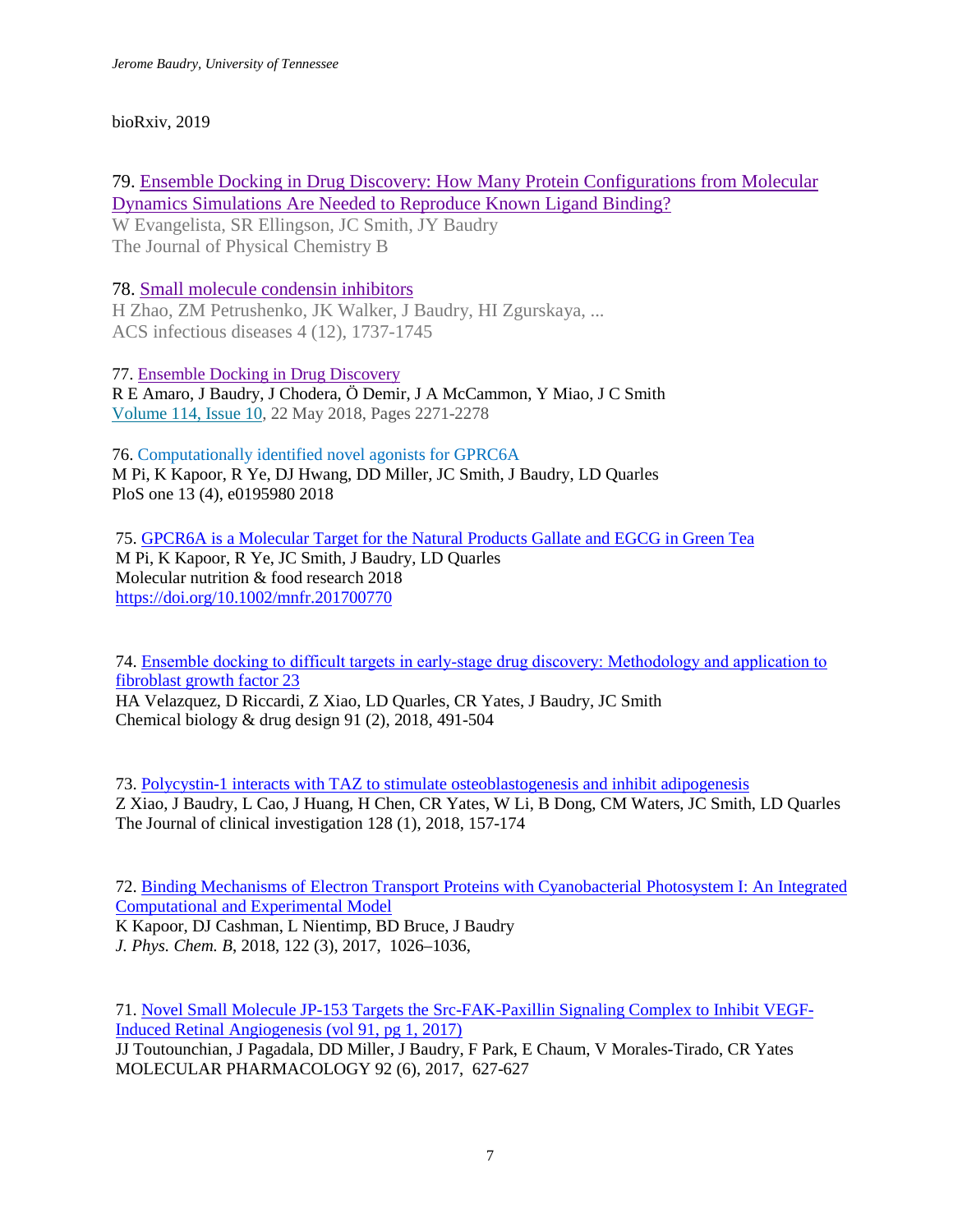70[. The quinic acid derivative KZ-41 prevents glucose-induced caspase-3 activation in retinal endothelial](javascript:void(0))  [cells through an IGF-1 receptor dependent mechanism](javascript:void(0)) H He, RL Weir, JJ Toutounchian, J Pagadala, JJ Steinle, J Baudry, DD Miller, CR Yates PloS one 12 (8), 2017, e0180808

69[. Thermophilic Enzyme or Mesophilic Enzyme with Enhanced Thermostability: Can We Draw a Line?](javascript:void(0)) X Jing, W Evangelista Falcon, J Baudry, EH Serpersu The Journal of Physical Chemistry B 121 (29), 2017, 7086-7094

68[. Identification and Structure–Activity Relationships of Novel Compounds that Potentiate the Activities of](javascript:void(0))  [Antibiotics in Escherichia coli](javascript:void(0))

KM Haynes, N Abdali, V Jhawar, HI Zgurskaya, JM Parks, AT Green, J Baudry, VV Rybenkov, JC Smith, JK Walker

Journal of Medicinal Chemistry 60 (14), 2017, 6205-6219

67[. Structure-based design of broadly protective group a streptococcal M protein-based vaccines](javascript:void(0)) JB Dale, PR Smeesters, HS Courtney, TA Penfound, CM Hohn, JC Smith, J Baudry Vaccine 35 (1), 2017, 19-26

66[. Novel small molecule JP-153 targets the Src-FAK-paxillin signaling complex to inhibit VEGF-induced](javascript:void(0))  [retinal angiogenesis](javascript:void(0))

JJ Toutounchian, J Pagadala, DD Miller, J Baudry, F Park, E Chaum, CR Yates Molecular pharmacology 91 (1), 2017, 1-13

65. Targeting Src/FAK/Paxillin Signalsome in Neovascular Disease Jordan J. Toutounchian, Jayaprakash Pagadala, Duane D. Miller, Jerome Baudry, Frank Park, Edward Chaum and Charles R. Yates Molecular Pharmacology January 1, 2017, 91 (1) 1-13;

64., Structure-based design of broadly protective group a streptococcal M protein-based vaccines James B. Dale, Pierre R. Smeesters, Harry S. Courtney, Thomas A. Penfound, Claudia M. Hohn, Jeremy C. Smith, Jerome Y. Baudry Vaccine, Volume 35, Issue 1, 2017, Pages 19-26, ISSN 0264-410X,.

63. A computationally identified compound antagonizes excess FGF-23 signaling in renal tubules and a mouse model of hypophosphatemia By Zhousheng Xiao, Demian Riccardi, Hector A. Velazquez, Ai L. Chin, Charles R. Yates, Jesse D. Carrick, Jeremy C. Smith, Jerome Baudry, L. Darryl Quarles.

Sci. Signal.22 Nov 2016 : ra113

62. Reviving Antibiotics: Efflux Pump Inhibitors That Interact with AcrA, a Membrane Fusion Protein of the AcrAB-TolC Multidrug Efflux Pump

Narges Abdali, Jerry M. Parks, Keith M. Haynes, Julie L. Chaney, Adam T. Green, David Wolloscheck, John K. Walker, Valentin V. Rybenkov, Jerome Baudry, Jeremy C. Smith, and Helen I. Zgurskaya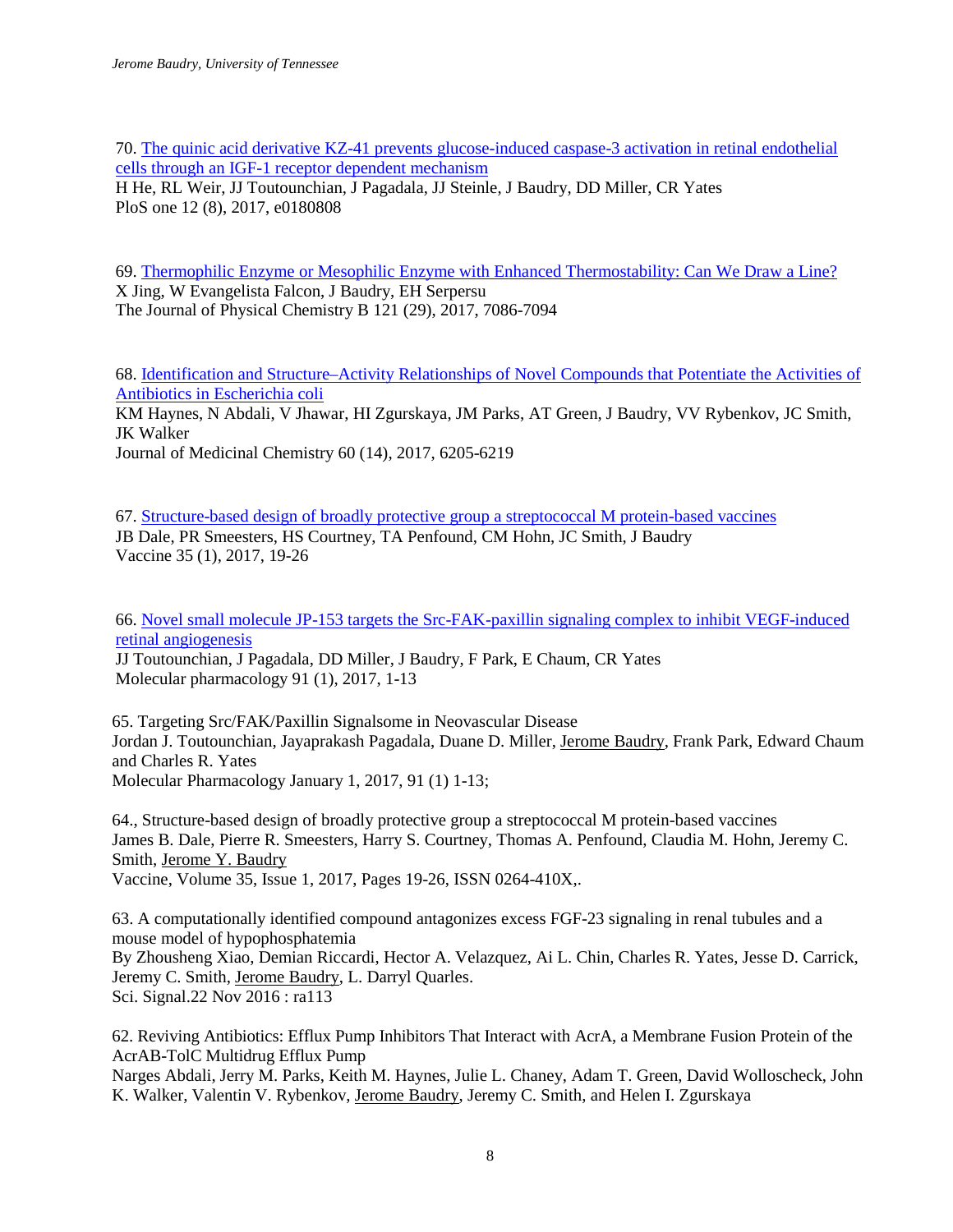ACS Infectious Diseases DOI: 10.1021/acsinfecdis.6b00167

61. (\*) Highly Dynamic Anion–Quadrupole Networks in Proteins Karan Kapoor, Michael R. Duff, Amit Upadhyay, Joel C. Bucci, Arnold M. Saxton, Robert J. Hinde, Elizabeth E. Howell, and Jerome Baudry Biochemistry **2016** 55 (43), 6056-6069 DOI: 10.1021/acs.biochem.6b00624

60. (\*) Ensemble-based docking: From hit discovery to metabolism and toxicity predictions W Evangelista, RL Weir, SR Ellingson, JB Harris, K Kapoor, JC Smith, and J. Baudry In Press. Bioorganic & Medicinal Chemistry (2016) (Baudry co-corresponding author with Smith)

59. Evidence for Osteocalcin Binding and Activation of GPRC6A in β-Cells M Pi, K Kapoor, R Ye, SK Nishimoto, JC Smith, J Baudry, LD Quarles Endocrinology (2016) 157 (5), 1866-1880

58. (\*) Discovery of Novel Non-Active Site Inhibitors of the Prothrombinase Enzyme Complex K. Kapoor, N. McGill, C. Peterson, H. Meyers, M. Blackburn and J. Baudry J. Chem. Inf. Model. (2016) 56 (3), 535-547 (Baudry co-corresponding author with Blackburn)

57. General Trends of Dihedral Conformational Transitions in a Globular Protein Y. Miao, J. Baudry, JC. Smith and A. McCammon *PROTEINS: Structure, Function, and Bioinformatics (2016) DOI:* 10.1002/prot.24996

56. [Structural and Functional Evidence for Testosterone Activation of GPRC6A in Peripheral Tissues](https://scholar.google.com/citations?view_op=view_citation&hl=en&user=yGqMp3sAAAAJ&sortby=pubdate&citation_for_view=yGqMp3sAAAAJ:lSLTfruPkqcC) M Pi, K Kapoor, Y Wu, R Ye, SE Senogles, SK Nishimoto, DJ Hwang, DD Miller, R Narayanan, JC Smith, J. Baudry, and LD Quarles Molecular Endocrinology (2015) 29 (12), 1759-1773

55. (\*) Discovery of an Inhibitor of Z-Alpha 1 Antitrypsin Polymerization V. Berthelier, J.B. Harris, K.N. Estenson, and J. Baudry *PLOS ONE* (2015) 10.1371/journal.pone.0126256 (Baudry co-corresponding author with Berthelier)

54. Multi-Conformer Ensemble Docking to Difficult Protein Targets S Ellingson, Y. Miao, J. Baudry and J.C. Smith *J. Phys. Chem. B.* (2014), DOI**:** 10.1021/jp506511p

53. (\*) Molecular Interactions Between Photosystem I and Ferredoxin: An Integrated Energy Frustration and Experimental Model D.J. Cashman; T. Zhu; R.F. Simmerman; C. Scott; B.D. Bruce, and J. Baudry *Journal of Molecular Recognition* (2014)*,* 27 (10), 597-608*.* (Baudry co- corresponding author with Bruce)

52. (\*) A Computational Approach Predicting CYP450 Metabolism and Estrogenic activity of an Endocrine Disrupting Compound (PCB-30) J.B. Harris, M.L. Eldridge, G. Sayler, F. Menn, A.C. Layton, and J. Baudry *Environmental Toxicology and Chemistry (2014)*, 33 (7), 1615-1623*.*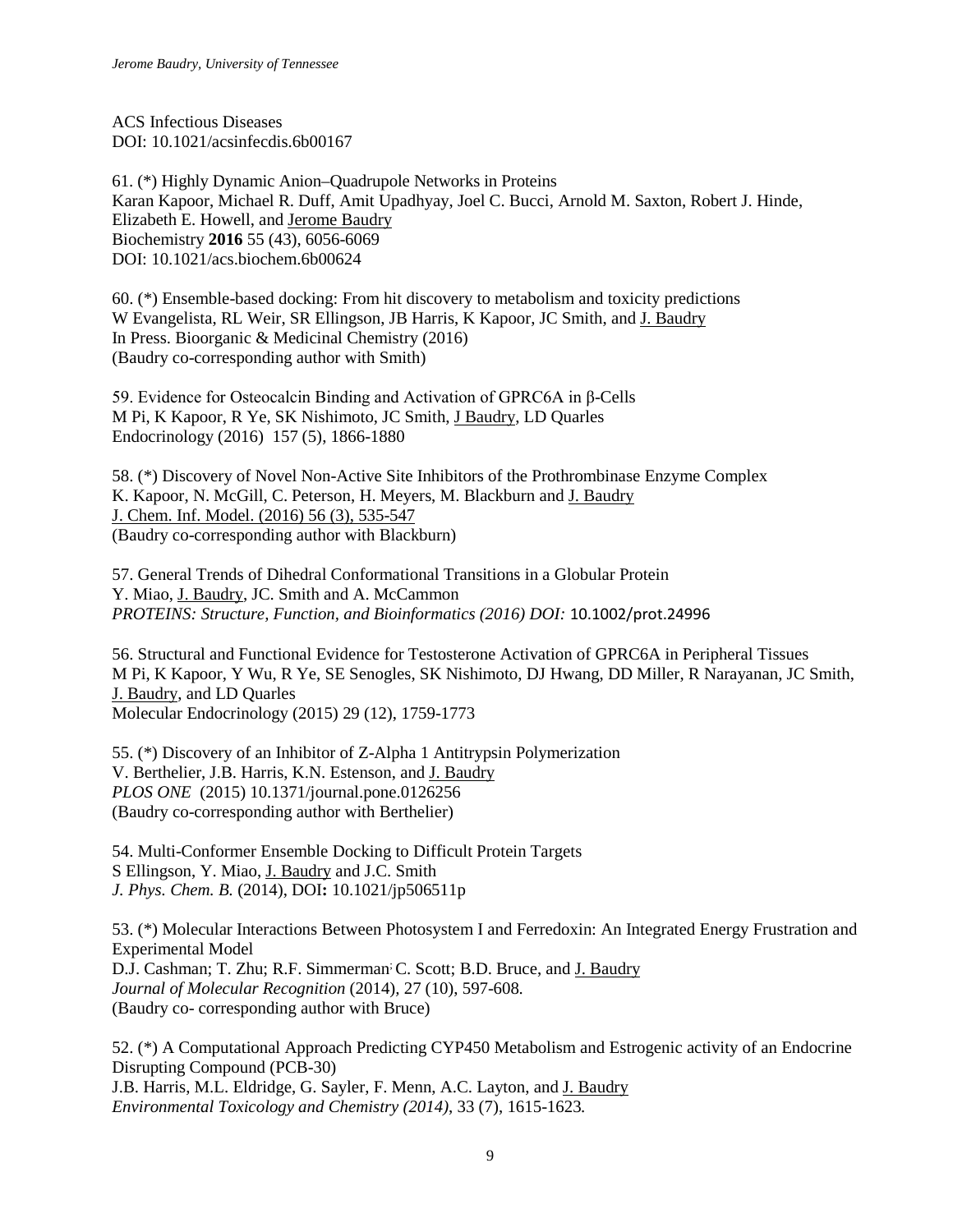(Baudry co- corresponding author with Layton)

51. (\*) Polypharmacology and Supercomputer-Based Docking: Opportunities and Challenges S. Ellingson, J.C. Smith, and J. Baudry *Molecular Simulation, (2014)* DOI: 10.1080/08927022.2014.899699 (Baudry corresponding author)

50. **(\*)** A Phenylalanine Rotameric Switch for Signal-State Control in Bacterial Chemoreceptors D. Ortega, C. Yang, P. Ames, J. Baudry, J.S Parkinson, and I. Zhulin *Nature Communications*. (2013), 4, DOI:10.1038/ncomms3881 (Baudry co-corresponding author with Zhulin)

49. Conformational Coupling between Receptor and Kinase Binding Sites through a Conserved Salt Bridge in a Signaling Complex Scaffold Protein D. Ortega, G. Mo., K. Lee, H. Zhou, J. Baudry, D. Dahlquist, and I. Zhulin *PLOS Comp Biol.* (2013), DOI: 10.1371/journal.pcbi.1003337

48. **(\*)** Homology Modeling of the CheW Coupling Protein of the Chemotaxis Signaling Complex D. Cashman, D. Ortega., I. Zhulin., and J. Baudry *PLOS One* 8(8): e70705. doi:10.1371/journal.pone.0070705 (Baudry corresponding author)

47**. (\*)** VinaMPI: Facilitating Multiple Receptor High-Throughput Virtual Docking on High Performance **Computers** S. Ellingson, J.C. Smith, and J. Baudry *J. Comput. Chem.* (2013) DOI: 10.1002/jcc.23367 (Baudry corresponding author)

46. **(\*)** Accelerating Virtual High‐[Throughput Ligand Docking: Current Technology and Case Study On a](http://scholar.google.com/citations?view_op=view_citation&hl=en&user=yGqMp3sAAAAJ&sortby=pubdate&citation_for_view=yGqMp3sAAAAJ:TFP_iSt0sucC)  Petascale [Supercomputer](http://scholar.google.com/citations?view_op=view_citation&hl=en&user=yGqMp3sAAAAJ&sortby=pubdate&citation_for_view=yGqMp3sAAAAJ:TFP_iSt0sucC) SR Ellingson, S Dakshanamurthy, M Brown, JC Smith, and J Baudry. *Concurrency and Computation: Practice and Experience.* (2013) DOI:10.1002/cpe.3070 (Baudry corresponding author)

45. **(\*)** [Three Entropic Classes of Side Chains in a Globular Protein](http://scholar.google.com/citations?view_op=view_citation&hl=en&user=yGqMp3sAAAAJ&sortby=pubdate&citation_for_view=yGqMp3sAAAAJ:TQgYirikUcIC) D. C. Glass, M. Krishnan, J. C. Smith, J. Baudry *J. Phys. Chem. B.* (2013), 117 (11): 3127-3134 (Baudry corresponding author)

44. **(\*)** STAAR: Statistical Analysis of Aromatic Rings D.D. Jenkins, J.B. Harris, E.E. Howell, R.J. Hinde, J. Baudry *J. Comput. Chem.* (2013), 34(6): 518-22 (Baudry corresponding author)

43. Coupled Flexibility Change in Cytochrome P450cam Substrate Binding Determined by Neutron Scattering, NMR, and Molecular Dynamics Simulation Y. Miao, Z. Yi, C. Cantrell, D.C. Glass, J. Baudry, N. Jain, J.C. Smith Biophysical journal (2012), 103 (10): 2167-2176

42. [Temperature-Dependent Dynamical Transitions of Different Classes of Amino Acid Residue in a](http://scholar.google.com/citations?view_op=view_citation&hl=en&user=yGqMp3sAAAAJ&sortby=pubdate&citation_for_view=yGqMp3sAAAAJ:hFOr9nPyWt4C)  [Globular Protein](http://scholar.google.com/citations?view_op=view_citation&hl=en&user=yGqMp3sAAAAJ&sortby=pubdate&citation_for_view=yGqMp3sAAAAJ:hFOr9nPyWt4C)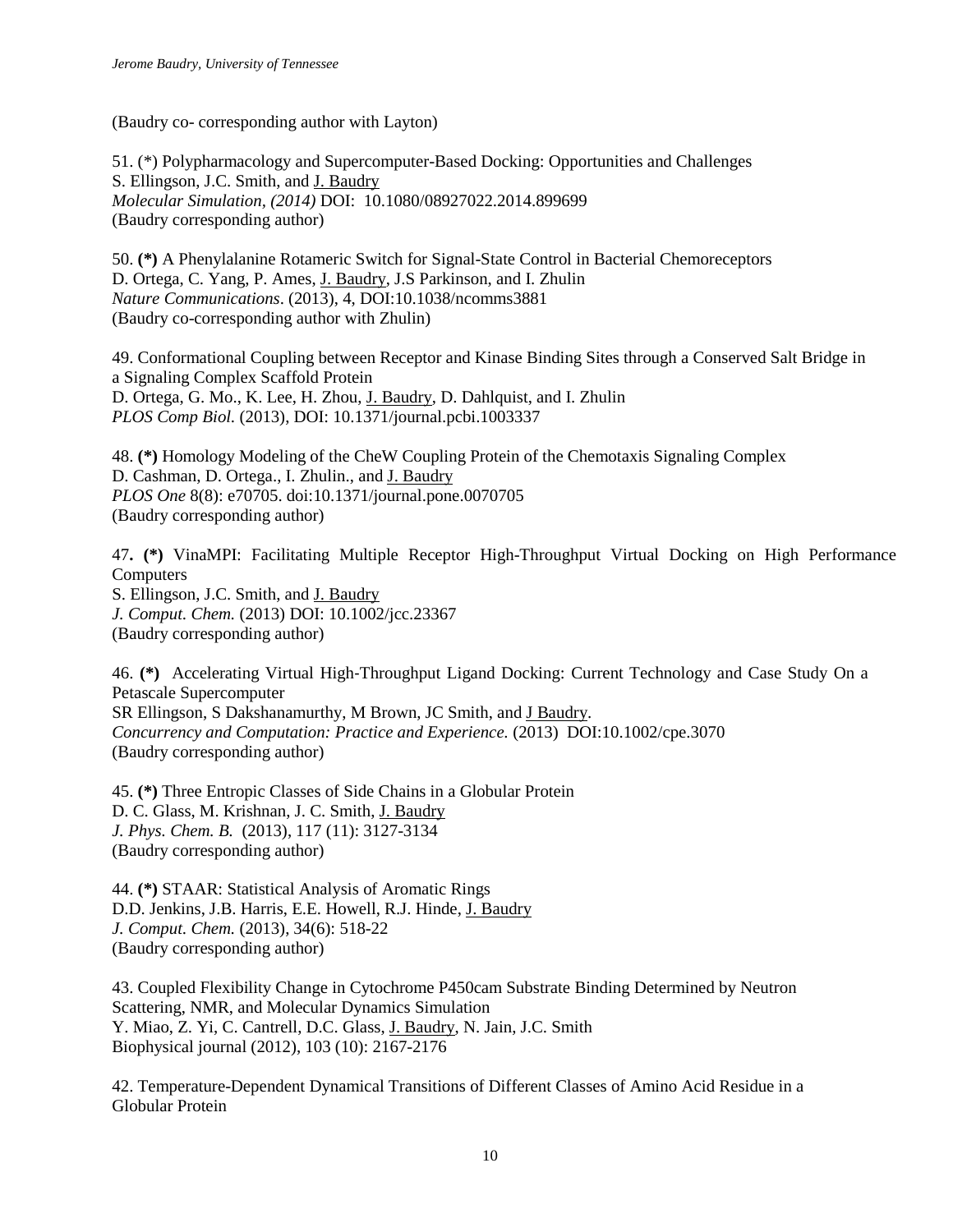Y. Miao, Z. Yi, D.C. Glass, L. Hong, M. Tyagi, J Baudry, N. Jain, J.C. Smith *J. Am. Chem. Soc.* (2012) 134 (48): 19576-19579

41. **(\*)** Accelerating Virtual High-Throughput Ligand Docking: Screening One Million Compounds Using a Petascale Supercomputer S. Ellingson, S. Dakshanamurthy, M. Brown, J.C. Smith, J. Baudry *ECMLS 2012,*  (Baudry corresponding author)

40. **(\*)** High-Throughput Virtual Molecular Docking with AutoDockCloud S.R. Ellingson and J. Baudry *Concurrency and Computation: Practice and Experience.2012 doi: 10.1002/cpe.2926* (Baudry corresponding author)

39. Derivation of Mean-Square Displacements for [Protein Dynamics from Elastic Incoherent Neutron](http://pubs.acs.org/doi/abs/10.1021/jp2102868?prevSearch=baudry&searchHistoryKey=)  [Scattering](http://pubs.acs.org/doi/abs/10.1021/jp2102868?prevSearch=baudry&searchHistoryKey=) Z. Yi, Y. Miao, J. Baudry, N. Jain, and J. C. Smith *J. Phys. Chem. B.* (2012),116 (16): 5028–5036

38. **(\*)** Coenzyme-A Binding to the Aminoglycoside Acetyltransferase (3)-IIIb Increases Conformational Sampling of Antibiotic Binding Site. X. Hu, A.L. Norris, J. Baudry, and E.H. Serpersu. *Biochemistry* (2011) 50(48): 10559-10565 (Baudry co-corresponding author)

37. VITAL NMR: Using Chemical Shift Derived Secondary Structure Information for a Limited Set of Amino Acids to Assess Homology Model Accuracy M.C. Brothers , A.E. Nesbitt, M.J. Hallock, S.G. Rupasinghe, M. Tang, J. Harris, J. Baudry, M.A. Schuler, and C.M. Rienstra *J. Biomolecular NMR*. (2011) EPub ahead of print. PMID:22183804

36. **(\*)** Active site hydration and water diffusion in cytochrome P450cam: a highly dynamic process. Y. Miao and J. Baudry *Biophysical Journal*, (2011), 101 (6): 1493-1503 (Baudry corresponding author)

35. Arabidopsis NIP7;1: An anther-specific boric acid transporter of the aquaporin superfamily regulated by an unusual tyrosine in helix 2 of the transport pore. T. Li, C. Won-Gyu, I. Wallace, J. Baudry, and D. Roberts *Biochemistry*, (2011), 50(31): 6633–6641

34. **(\*)** Three-dimensional mapping of micro-environmental control of methyl rotational barriers. W.I. Hembree and J. Baudry *J. Phys. Chem. B.* (2011**)**, *115* (26): 8575–8580 (Baudry corresponding author)

33. **(\*)** High-Throughput Virtual Molecular Docking: Hadoop Implementation of AutoDock4 on a Private Cloud. S.R. Ellingson and J. Baudry *ECMLS 2011* (Baudry corresponding author)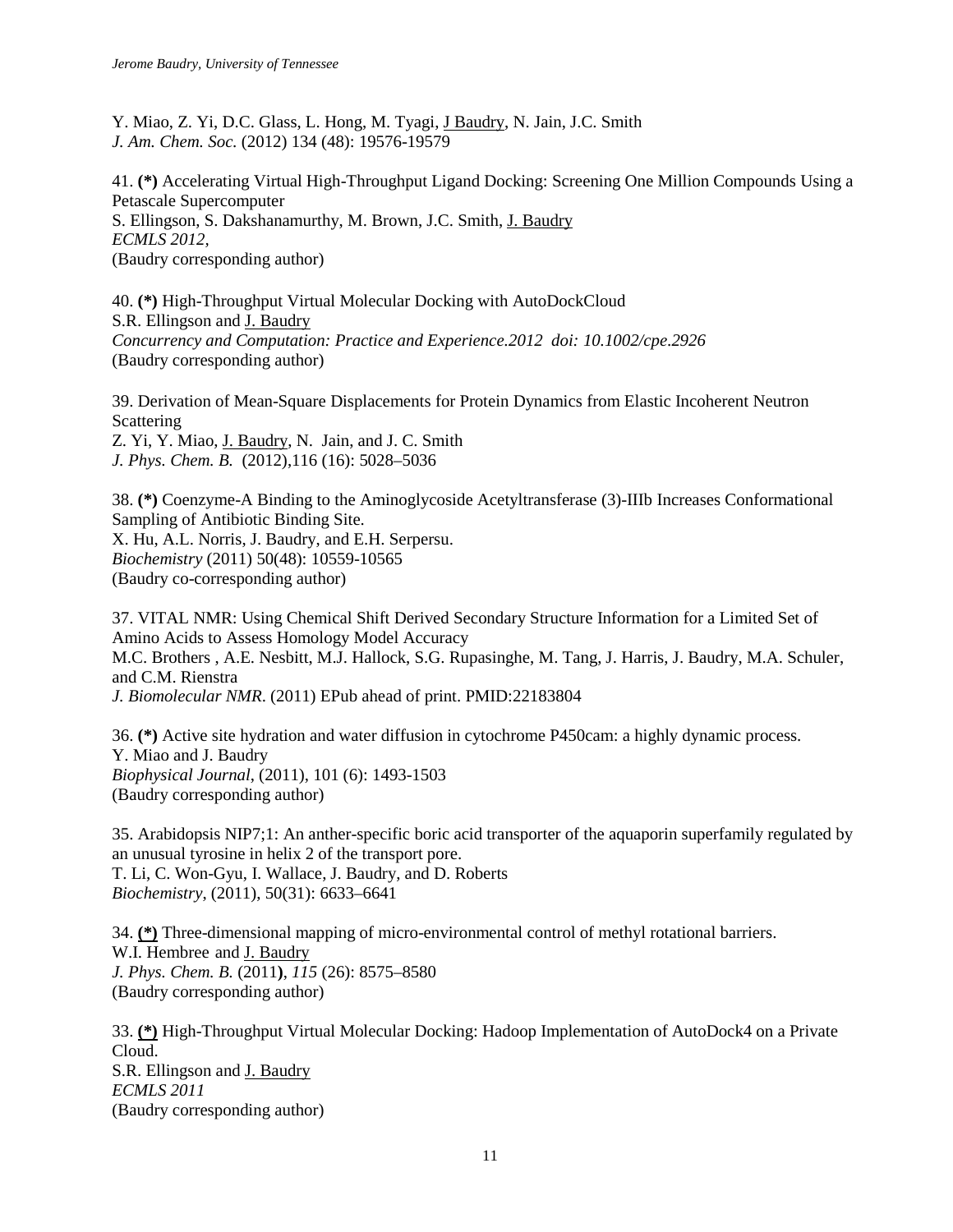32. A survey of aspartate-phenylalanine and glutamate-phenylalanine interactions in the protein data bank: searching for anion- $\pi$  pairs. V. Phillips, J. Harris, R, Adams, D. Nguyen, J. Spiers, J. Baudry, E.E. Howell and R.J. Hinde

*Biochemistry*, (2011) 50 (14):2939-2950

31. **(\*)**Task-parallel message passing interface implementation of Autodock4 for docking of very large databases of compounds using high-performance super-computers.

B. Collignon, R. Schulz, J.C. Smith and J. Baudry

*J. Comput. Chem.* (2011) 32 (6): 1202–1209

(Baudry corresponding author)

# **Published based on work done before independent position: 30 publications, 14 with Baudry first author, 4 with Baudry corresponding author.**

30 other publications

Selected publications amongst the 30 pre-independent papers:

Biasing reaction pathways with mechanical force CR Hickenboth, JS Moore, SR White, NR Sottos, J Baudry, SR Wilson Nature 446 (7134), 423-427 (2007)

(\*) Van der Waals interactions and decrease of the rotational barrier of methyl-sized rotators: a theoretical study

J Baudry

Journal of the American Chemical Society 128 (34), 11088-11093 (2006)

Determinants of catalytic power and ligand binding in glutamate racemase MA Spies, JG Reese, D Dodd, KL Pankow, SR Blanke, J Baudry Journal of the American Chemical Society 131 (14), 5274-5284 (2008)

(\*) Can proteins and crystals self-catalyze methyl rotations? J Baudry, JC Smith The Journal of Physical Chemistry B 109 (43), 20572-20578 (2005)

(\*)Structure-Based Design and In Silico Virtual Screening of Combinatorial Libraries. A Combined Chemical-Computational Project J Baudry, PJ Hergenrother J. Chem. Educ 82 (6), 890 (2005)

# **Honors and Awards, chronological order:**

-Atomic Energy Commission, France. CFA Graduate Fellowship, 1994-1997 Highest Honors for Ph.D. thesis, University Paris-6, 1997 ABRA award, TransTech Pharma, Inc., 2001

-University of Tennessee "Quest Scholar" recognition, December 2010.

-Press release and recognition by UTK/ORNL for docking on supercomputer publication (December 2010) [http://web.ornl.gov/ornlhome/print/press\\_release\\_print.cfm?ReleaseNumber=mr20101209-00](http://web.ornl.gov/ornlhome/print/press_release_print.cfm?ReleaseNumber=mr20101209-00)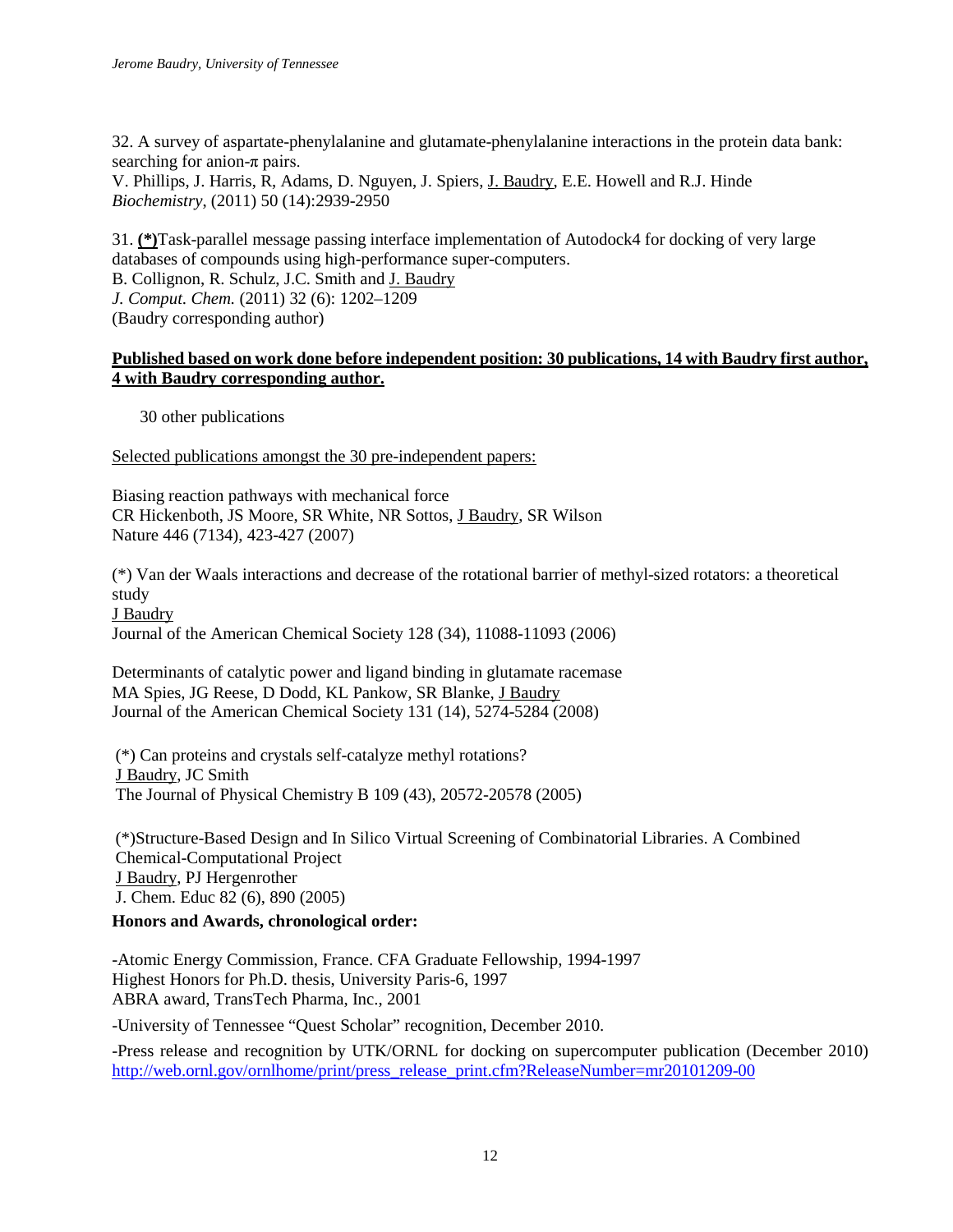-Recognition by NICS (National Institute for Computational Sciences) and press release for publication with post-doctoral associate Miao of article in Biophysical Journal (2011): [http://www.nics.tennessee.edu/baudry](http://www.nics.tennessee.edu/baudry-miao)[miao](http://www.nics.tennessee.edu/baudry-miao) 

-Recognition by Quest for article published with post-doctoral associate Miao in Biophysical Journal, January 2012

-Outstanding Scholarship Award, Junior Faculty, Department of Biochemistry & Cellular and Molecular Biology, University of Tennessee, 2012.

-Recognition by OLCF (Oak Ridge Leadership Computing Facility) for the American Chemical Society award to graduate student Ellignson. 2013 [https://www.olcf.ornl.gov/2013/06/04/titan-user-recognized-by-the](https://www.olcf.ornl.gov/2013/06/04/titan-user-recognized-by-the-american-chemical-society/)[american-chemical-society/](https://www.olcf.ornl.gov/2013/06/04/titan-user-recognized-by-the-american-chemical-society/)

-Interview featured in the official Titan description video by OLCF (2013):<http://vimeo.com/52243034> and <http://www.olcf.ornl.gov/titan/>

Interview and description of work in *Bio-IT World*, leading News publication in the computing industry (2013)

-Outstanding Scholarship Award, Senior Faculty, Department of Biochemistry & Cellular and Molecular Biology, University of Tennessee, 2017.

- UAH NEWS, August 29, 2017 [https://www.uah.edu/news/people/jerome-baudry-named-pei-ling-chan](https://www.uah.edu/news/people/jerome-baudry-named-pei-ling-chan-eminent-scholar-in-biological-sciences)[eminent-scholar-in-biological-sciences](https://www.uah.edu/news/people/jerome-baudry-named-pei-ling-chan-eminent-scholar-in-biological-sciences)

- Article in UAH Magazine, Fall 2017 issue

- Article in UAH Annual Report 2017

- Hyperion HPC Innovation Excellent Award at SC20,

## **Honors and Awards to Baudry group members for their work in the Baudry lab:**

At the University of Tennessee, Knoxville, 2008-2017:

*Rebecca Weir, undergraduate student:*

- Research Alliance in Math and Science (RAMS) Scholarship, Department of Energy, Summer 2015.

## *Willy Evangelista,graduate student:*

- NSF travel support Award, International Conference Travel to European Center for Advanced Atomic and Molecular Calculations. Julich, Gemrany, Summer 2015.

## *Sally Ellingson, graduate student:*

- American Chemical Society CCG Research Excellence Award. (International award from the American Chemical Society to recognize "the quality and significance of the students' research", given to no more than ten students yearly from North- Central and South Americas), 2013. Sally Ellingson is the first UT student to receive this award.

- Science Alliance Graduate Student Award, University of Tennessee, 2013

- Co-PI, High-throughput Docking in Undergraduate Curriculum (Awarded 70,000 CPU hours on Kraken Supercomputer)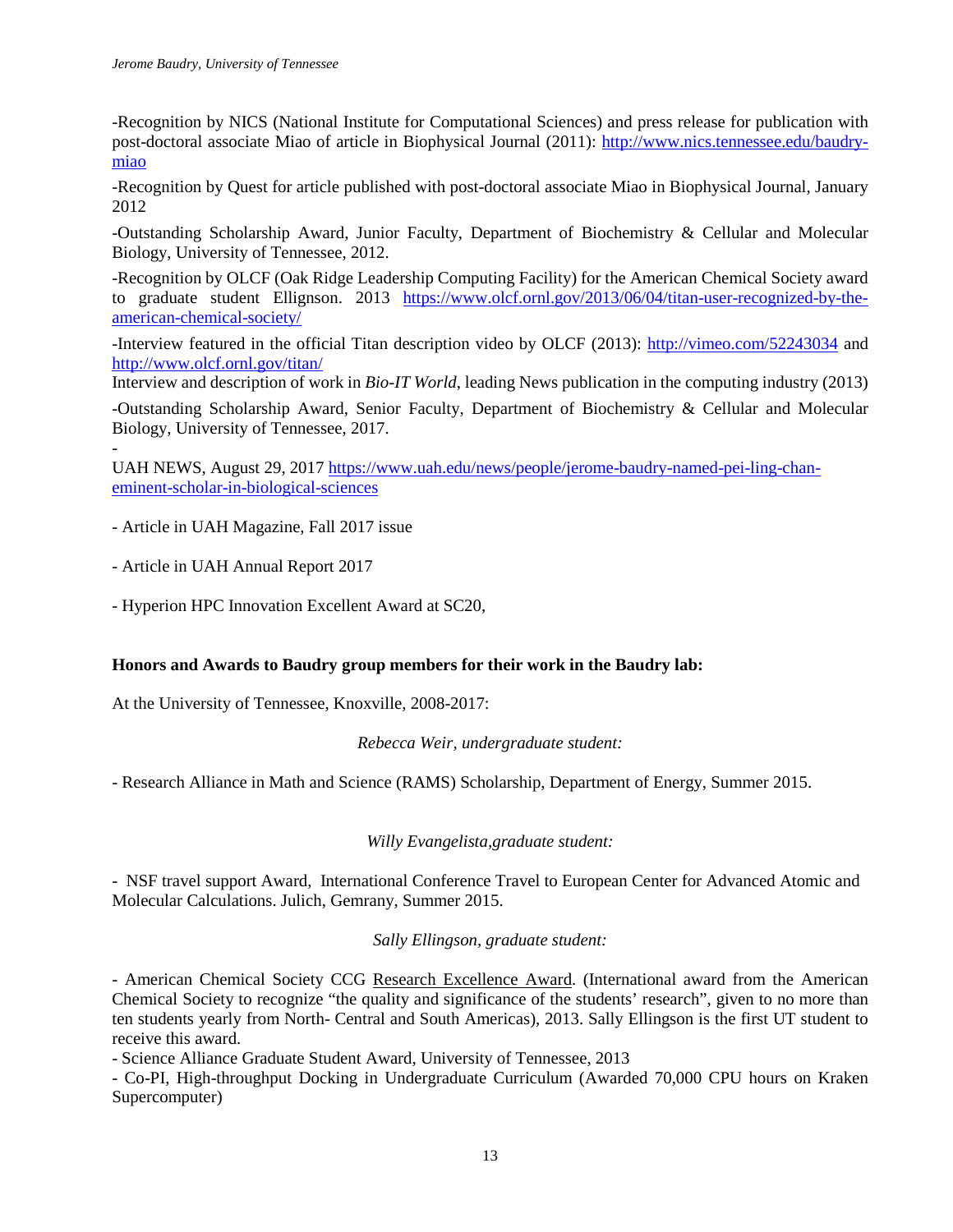- Conference participation grant, SC12 Broader Engagement (BE) Program; 2012

- Neustar scholarship; 2012 Grace Hopper Celebration of Women in Computing (GHC 2012)

- Conference sponsored scholarship; National Biomedical Computation Resource Summer Institute 2012.

- EU-US Summer School on HPC Challenges Participation Grant (XSEDE/Prace)

- Advanced track conference grant; SC11 Broader Engagement (BE); 2011

- NSF funded scholarship to attend Grace Hopper Celebration of Women in Computing (GHC 2011)

- Grad Cohort 2011; Committee on the Status of Women in Computing Research (CRA-W)

- Conference participation grant; the SC10 Broader Engagement (BE) Program; 2010

- SCALE-IT (Scalable Computing and Leading Edge Innovative Technologies in Biology) (IGERT/NSF) graduate student training program 2009-2011

# *Jason Harris, graduate student:*

- Science Alliance Graduate Student Award, University of Tennessee, 2014

- Research Grant Award. (\$60,000) Internal Research Grant. University of Tennessee (SCALE-IT). 2013- 2014.

- Conference Travel Award. Protein Society Symposium. Boston, MA. July 20-24th, 2013.

- Conference Travel Award. Amount. Computational Biophysics to Systems Biology (CBSB13). Norman, Oklahoma. May 19-21, 2013

- Research Grant Award (\$15,000) Internal Research Grant. University of Tennessee (SCALE-IT). August 2012- July, 2013.

- Workshop Scholarship Award. 7th National Biomedical Computation Resource (NBCR) Summer Institute. La Jolla, California, July 30th- August 3rd, 2012.

# *Chelsea Knotts, undergraduate researcher:*

- Competitive Research Stipend, UTK Chancellor's Office and Office of Research, 2011.

- Torchbearer Award, the highest student honor conferred by the University of Tennessee, 2012.

*Andrew Sneed, undergraduate researcher:*

BCMB Department, Best Undergraduate Award, Spring 2009.

*William Hembree, undergraduate researcher in the Baudry laboratory:*

University of Tennessee's "*QUEST Scholar*" recognition for his undergraduate research work and publishing as first author a publication with Jerome Baudry in the *Journal of Physical Chemistry, B.* (publication # 34). April 2012

## **Invited Presentations since independent position:**

## *Talks by Jerome Baudry:*

Supercomputer-based Drug Discovery against SARS-CoV-2 American Association of Pharmaceutical Scientists. October 2020

Structure-based design of broadly protective group A streptococcal M protein-based vaccines. UGM Meeting, Chemical Computing Group, Montreal, Canada, June 2018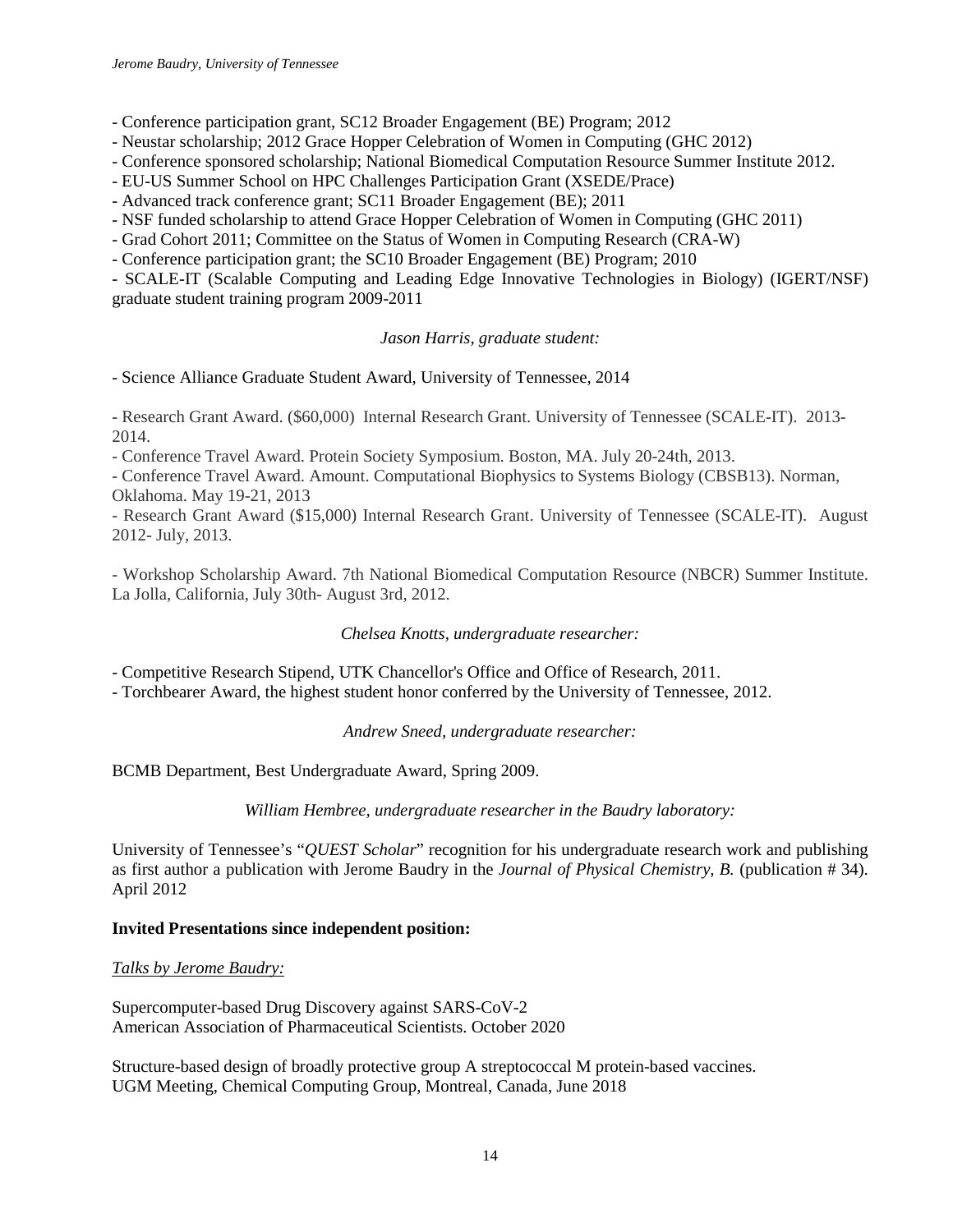Pharmaceceutcal discovery in the pre-exascale era. TERATEC Forum, June 2018 Ecole Polytechnique, Palaiseau, France

Protein Dynamics and drug discovery: from hits to toxicity prediction Bluegrass Molecular Biophysics Symposium University of Kentucky, Lexington, 2018

Computational drug discovery: from proteome to drugs University of Texas Health, San Antonio, Department of Biochemistry and Structural Biology, Lozano Long School of Medicine. October 2017

Computational Drug Discovery: From Proteome to Drug University of Illinois at Urbana Champaign, Beckman Institute, December 2017

The physics of drug discovery University of Alabama, Huntsville, Department of Physics, February 2018

Using supercomputers to discover new pharmaceuticals 2016 Advancing Computational Biology @ Howard University Symposium Howard University, Washington DC April 2016

The Role of Protein Dynamics in structure-based drug discovery: the case of membrane proteins. Frontiers in Structural Biology of Membrane Protein & Pittsburgh Diffraction Conference University of Alabama in Huntsville March 2016

Supercomputing, virtual screening and molecular discovery: methods, applications and challenges University of Tennessee College of Pharmacy, Memphis, TN April 2014.

Supercomputing, virtual screening and molecular discovery: methods, applications and challenges Georgia Institute of Technology, Atlanta, GA April 2014.

Big Data Methods for Developing New Pharmaceuticals 50th HPC User Forum Boston, MA, 2013

Supercomputing and drug discovery: what's so "super" about that? East Tennessee State University, March 2013

2012 Smoky Mountains Computational Sciences and Engineering Conference Drug discovery at the petascale and big data. Gatlinburg, TN, September 2012

Insights on the utilization of *in silico* technologies to promote early stage drug discovery.

3<sup>rd</sup> Annual Drug Discovery Conference, "Easing the Bottleneck". Invited session speaker, Boston, MA. October 2011.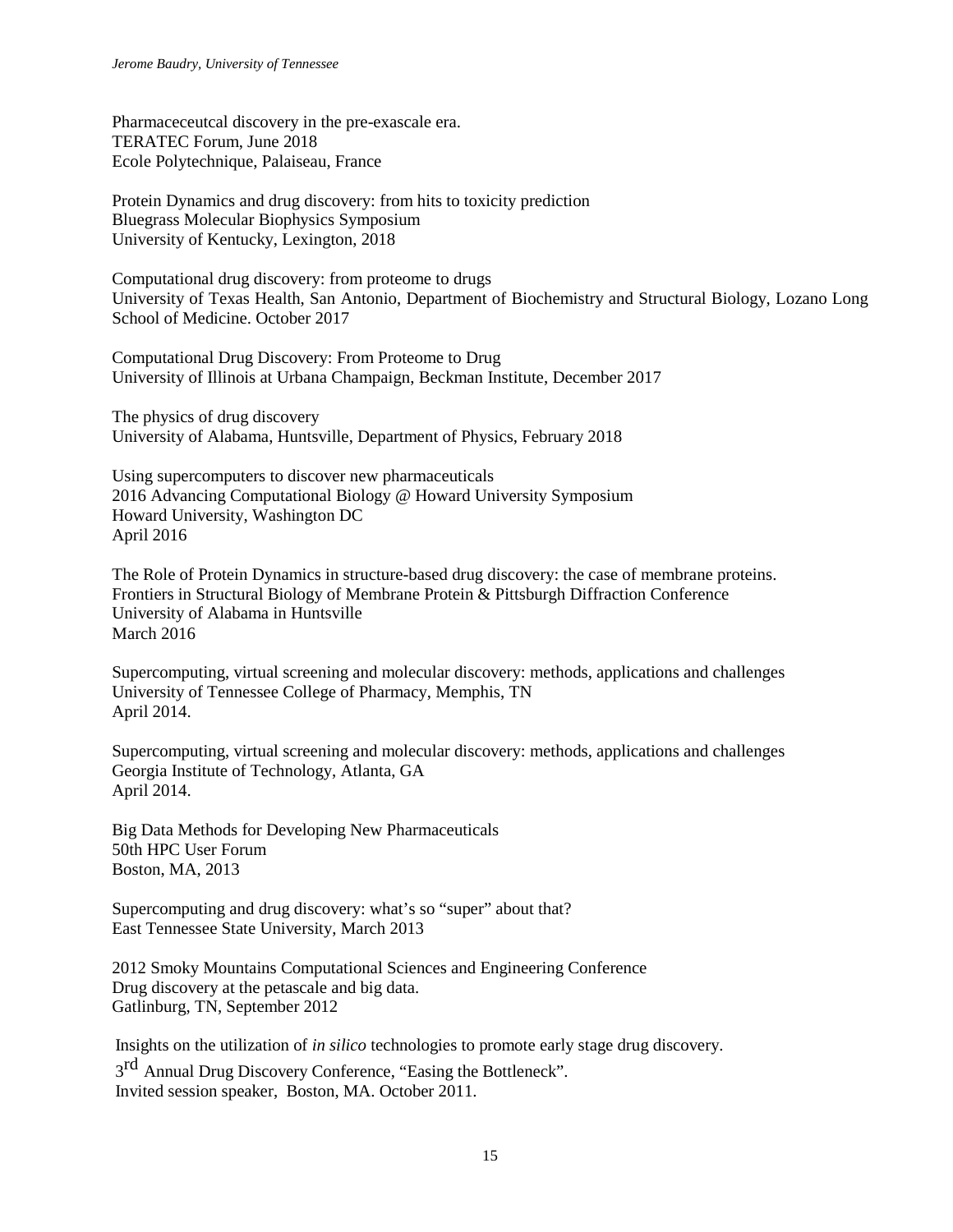Computational Drug Discovery on Supercomputers Department of Chemistry, Appalachian State University, NC. September 2011.

What's Up Doc(k)? Development and applications of virtual protein/ligand docking. University of California, San Diego, CA. March 2011.

What's Up Doc(k)? Development and applications of virtual protein/ligand docking. University of California, Irvine, CA. March 2011

Supercomputing a sustainable environment: coupling biology and the world's top supercomputer to identify environmental pollutants. SACNAS conference, Anaheim, CA, October 2010

Methyl rotational dynamics in biomolecules University of Heidelberg, Germany, December 2009

Computational structure-based protein/ligand approaches to bioremediation and detoxification. Atomic Energy Commission, Saclay, France, 2009

*Talks and poster Presented by Baudry group's members:*

At UAH

*Presented by Mrs. Anna Petroff, graduate student:*

Homology modeling of a human membrane desaturase A. Petroff, J. Ng, R. Yates, J. Baudry UGM Meeting, Chemical Computing Group, Montreal, Canada, June 2018

*Presented by Mr. Jay Spencer, graduate student:*

Computational selection of vaccine peptides with moe Jay Alan Spencer, James B. Dale, Jeremy Smith, Michelle Aranha, Rupesh Agarawal, and Jerome Y. Baudry UGM Meeting, Chemical Computing Group, Montreal, Canada, June 2018

At UTK/ORNL

*Presented by Dr. Derek Casham, post-doctoral associate:*

Cashman, D.J.; Ortega, D.; Zhulin, I.B.; Baudry, J.Y. A Molecular Jigsaw Puzzle: Putting the Pieces of the Bacterial Chemotaxis System Together. ReceptorFest XIV, Salt Lake City; 2011.

*Presented by Dr. Yinglong Miao, postdoctoral associate:*

Miao, Y. and J. Baudry.

Active site hydration and water diffusion in cytochrome P450cam: a highly dynamic process. <sup>56</sup>th Annual Biophysical Society Meeting, San Diego, CA, <sup>2012</sup>

(poster) Miao, Y., Z. Yi, N. Jain, J. Baudry and J. C. Smith.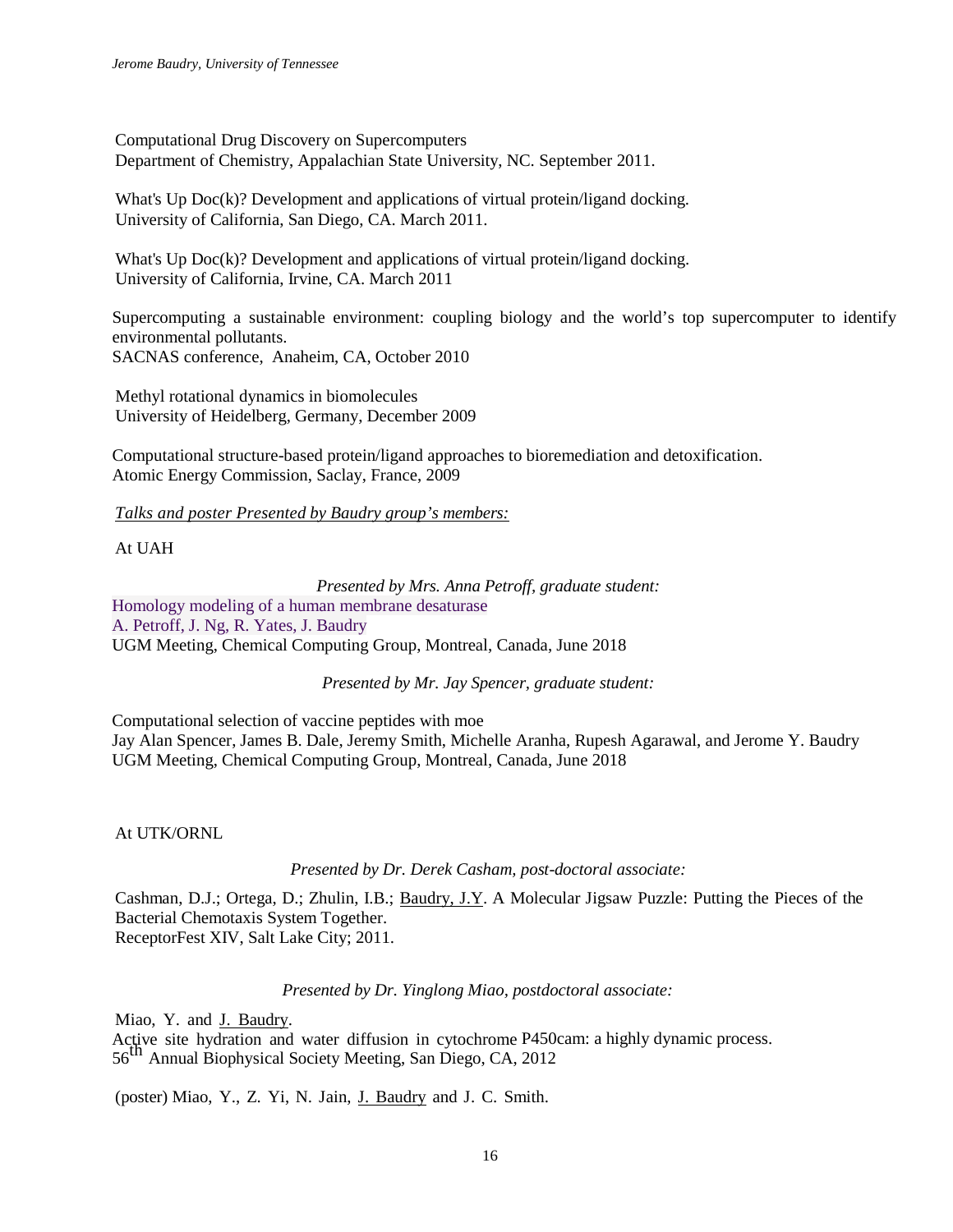Decomposition of Neutron Scattering Spectra with Molecular Dynamics Simulations on Dynamics of Cytochrome P450cam.

Computational Physics Conference, Gatlinburg, TN, 2011

(poster) Miao, Y., Z. Yi, N. Jain, J. Baudry and J. C. Smith.

Dynamics of Cytochrome P450cam Investigated with Molecular Dynamics Simulations and Neutron Scattering Experiments. Neutron dynamics data bank (nDDB) workshop, Institute Laue Langevin (ILL), Grenoble, France, 2011

(poster) Miao, Y., Z. Yi, N. Jain, J. C. Smith and J. Baudry: Dynamics of Cytochrome P450cam Investigated with Molecular Dynamics Simulations and Neutron Scattering Experiments. Summer School in Biophysics at UT/ORNL, Knoxville, TN, 2010

(poster) Miao, Y., Z. Yi, N. Jain, J. C. Smith and J. Baudry: Dynamics of Substrate Access Channel and Active Site in Cytochrome P450cam Investigated with Molecular Dynamics Simulations and Neutron Scattering Experiments.

54<sup>th</sup> Annual Biophysical Society Meeting, San Francisco, CA, 2010

*Presented by Dr. Barbara Collignon, postdoctoral associate:*

(poster) B. Collignon, R. Schulz, J.C. Smith, J. Baudry Task-Parallel MPI Implementation of Autodock4 for Docking of Very Large Databases of Compounds using High Performance Super-Computers. SC10 Supercomputing Conference, New Orleans, LA, 2010

*Presented by Sally Ellingson, GST/SCALE-IT graduate student:*

(poster) S.R. Ellingson, J Smith, and J. Baudry. Acceleration of High-Throughput Molecular Docking for Novel Drug Discovery on Supercomputers ACS National Meeting , New Orleans, LA, 2013 (American Chemical Society CCG Research Excellence Award, 2013)

(poster) S.R. Ellingson and J. Baudry

Acceleration of High-Throughput Molecular Docking for Novel Drug Discovery on Supercomputers Smoky Mtn. Computational Sciences and Engineering Meeting, Gatlinburg, TN, 2013

S.R. Ellingson, J.C. Smith and J. Baudry. Accelerating Virtual High-Throughput Ligand Docking: Screening One Million Compounds Using a Petascale Supercomputer. HPDC12 workshop on Emerging Computational Methods in the Life Sciences, 2012

S.R. Ellingson and J. Baudry. Virtual high-throughput molecular docking. JICS/GRS Joint Workshop on Large Scale Computer Simulation, 2012

(poster) S.R. Ellingson, J Smith, and J. Baudry. Towards High-Throughput Virtual Docking with Multiple Receptor Conformations on High-Performance Computers.

Smoky Mtn. Computational Sciences and Engineering Gatlinburg, TN, 2012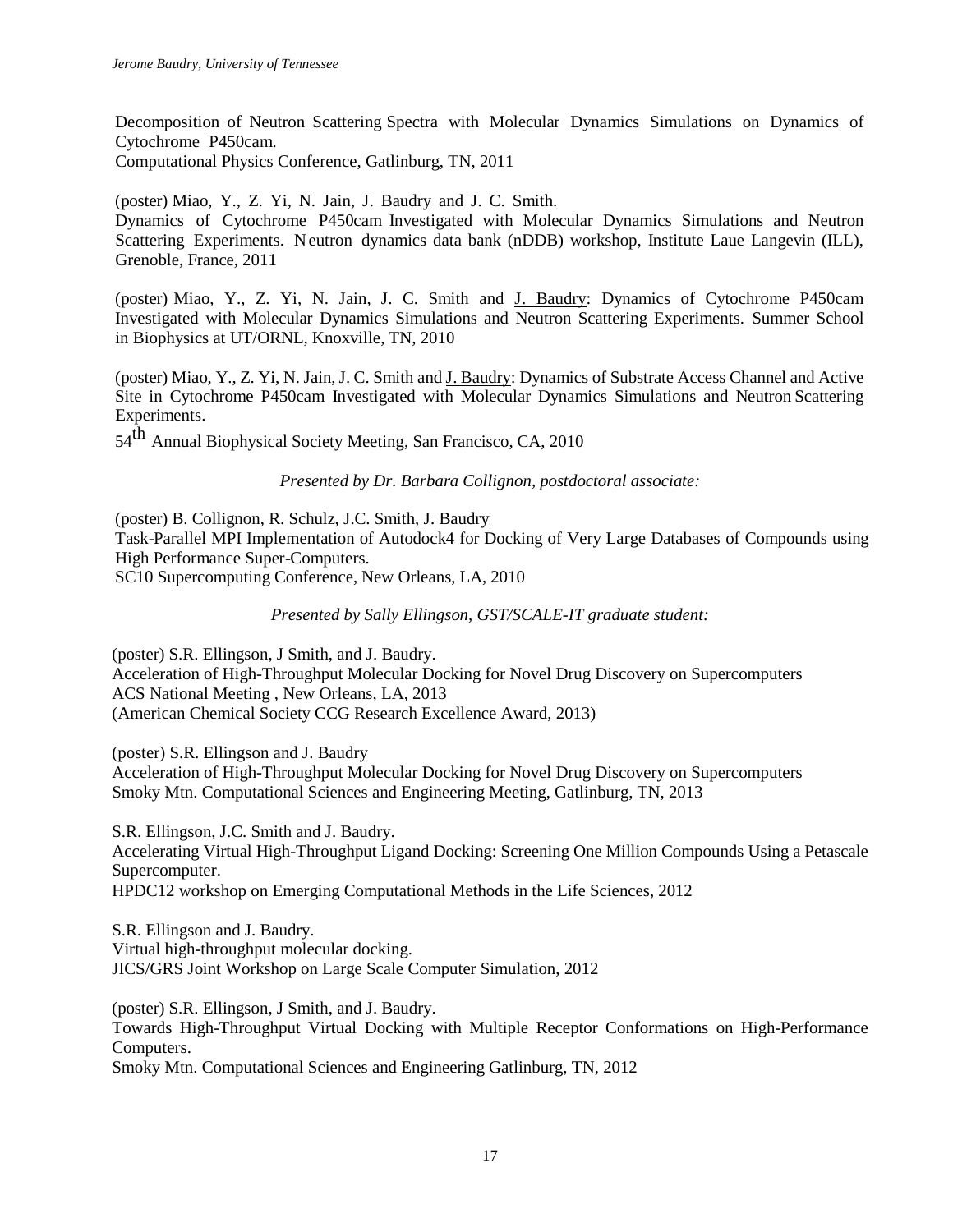(poster) S.R. Ellingson, J Smith, and J. Baudry. Towards High-Throughput Virtual Docking with Multiple Receptor Conformations on High-Performance Computers Communities Resource Fair SC12 Salt Lake City, UT, 2012

(poster) S.R. Ellingson and J. Baudry. High-throughput Virtual Molecular Docking on High-Performance Computers (CBSB12 Knoxville, TN and NBCR-SI 2012 La Jolla, CA); 2012

S.R. Ellingson and J. Baudry. High-Throughput Virtual Molecular Docking: Hadoop Implementation of AutoDock4 on a Private Cloud HPDC11 workshop on Emerging Computational Methods in the Life Sciences, 2011

(poster) S.R. Ellingson and J. Baudry. High-Throughput Virtual Molecular Docking within the MapReduce Framework of Hadoop ACM-SRC session at GHC11 Portland, OR, 2011

(poster) S.R. Ellingson and J. Baudry. High-Throughput Virtual Molecular Docking within the MapReduce Framework of Hadoop Communities Resource Fair SC11 Seattle, WA, 2011

(poster) S.R. Ellingson and J. Baudry. Screening for potential novel drugs with the power of cloud computing CRA-W Grad Cohort Boston, MA 2011

(poster) S.R. Ellingson and J. Baudry. Screening for potential novel drugs with the power of cloud computing Tennessee Celebration of Women in Computing, 2011

(poster) S.R. Ellingson and J. Baudry. Drug Discovery in a Cloud Supercomputing EC10, New Orleans, LA, 2010

*Presented by Jason Harris, GST/SCALE-IT graduate student:*

(poster) J.B. Harris, D.D. Jenkins, J. Reyles, S.Rickett, J.M. Utley, E.E. Howell, J.Baudry, R.J. Hinde. Determining Anion- Quadrupole Interactions Among Protein, DNA, and Ligand Molecules. Annual UT-ORNL-KBRIN Bioinformatics Summit. Cadiz, KY; April 2011

(Poster and oral) J. B. Harris. Using High-Performance Supercomputing to Find Endocrine Disruptors: A Fast Track to Discovering New Medicines and Protecting the Environment. NSF-IGERT 2011 Poster Competition. 2011

(poster) J. B. Harris. Modeling theSpecific P450 Metabolism and Induced Estrogenic Activity of PCB-30. 7th National Biomedical Computation Resource Summer Institute, NBCR-SI; La Jolla, CA; August 2012

(poster) J. B. Harris, V. Berthelier, K. Estenson, J. Baudry. Binding of a small molecule prevents polymerization of mutant alpha-1-antitrypsin and reveals a new binding site for drug discovery. Protein Society Symposium. Boston, MA.; July 2013

*Presented by Jonathan Reyles, GST/SCALE-IT rotation graduate student:*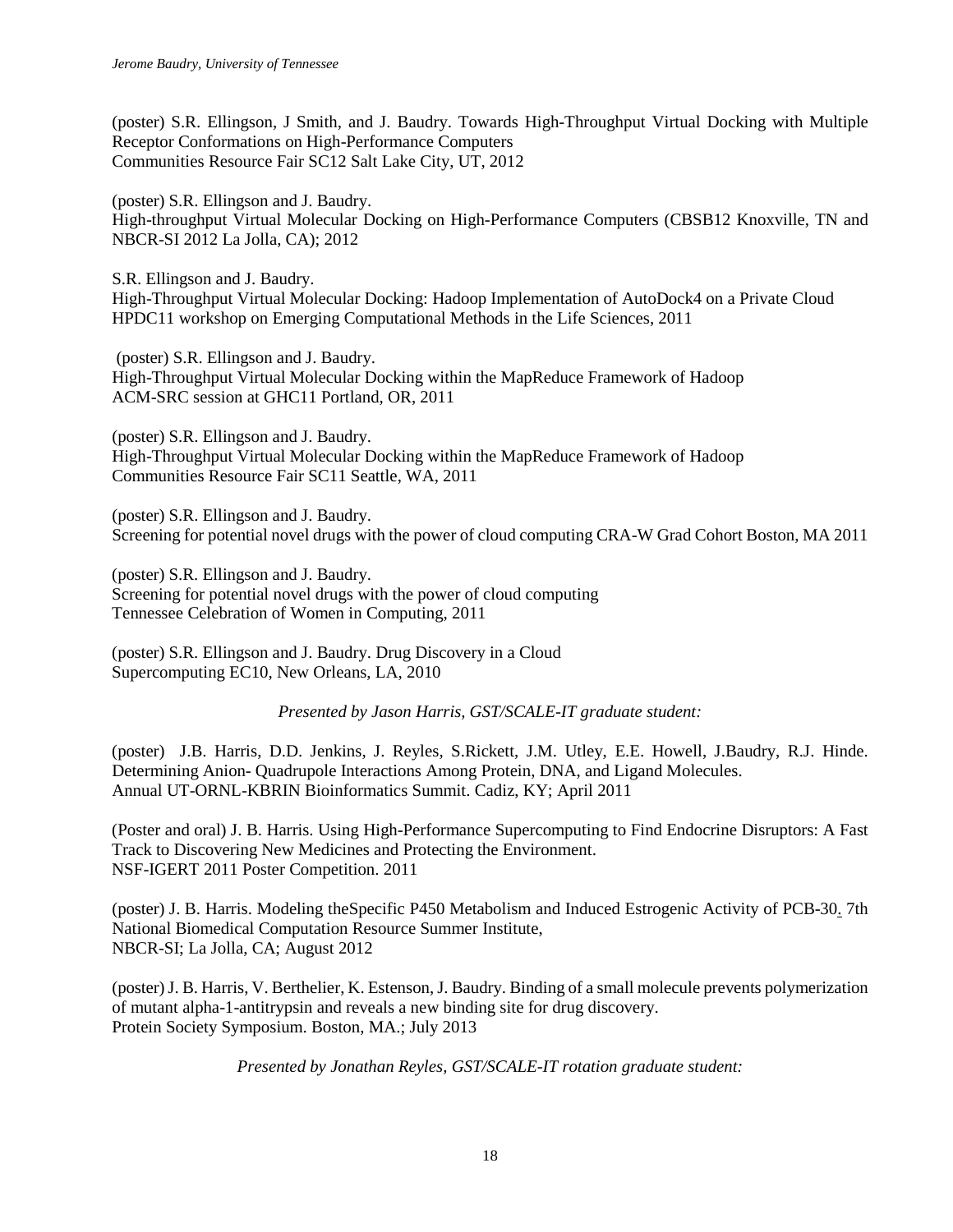(poster) J.Reyles, Y.Miao, J.Baudry, J.C. Smith. Dynamics investigation of the cytochrome p450cam Active site mutant Thr252Ala. Biophysical Society Meeting, Baltimore, Maryland, 2011.

Presented by Rebecca Weir, Undergraduate student:

International Conference for Undergraduate Research (ICUR) (2015) *Toward structure-based prediction of drug candidates' toxicity.* University of Tennessee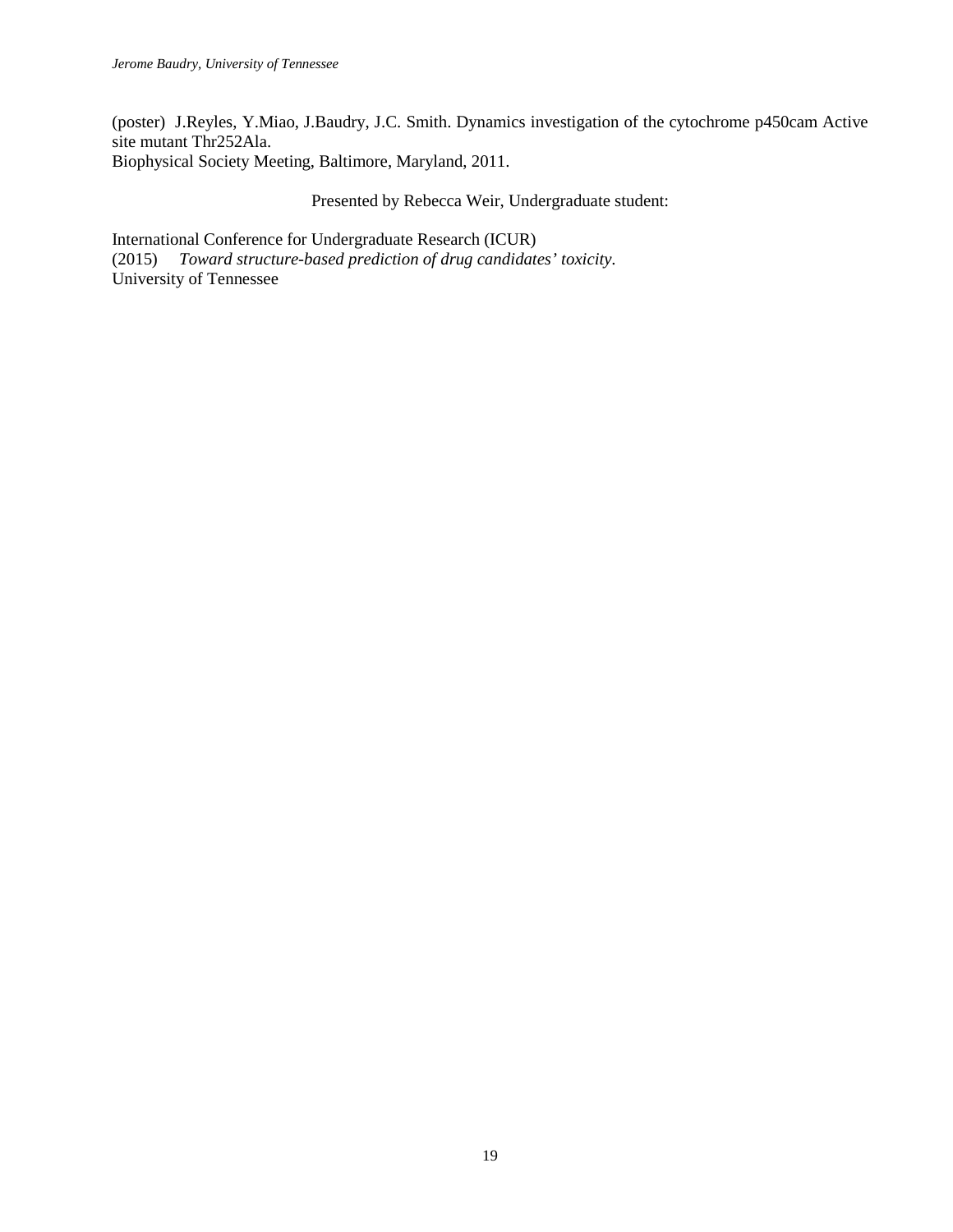| <b>Teaching since independent tenure-track position</b> |                              |                                                    |                       |                                                                            |  |
|---------------------------------------------------------|------------------------------|----------------------------------------------------|-----------------------|----------------------------------------------------------------------------|--|
| <b>Classes taught at</b><br><b>UAH</b> since 2018       | Course#                      | <b>Course name</b>                                 | <b>Credit</b><br>Hrs. | $\frac{0}{0}$<br><b>Responsibility</b><br>for Shared<br><b>Instruction</b> |  |
| <b>Fall 2018</b>                                        | <b>BYS601</b>                | Bioinformatics/<br>Computational<br>drug discovery | 3                     | 100%                                                                       |  |
| Spring 2019                                             | <b>BYS119</b>                | Principles of<br><b>Biology</b>                    | $\overline{4}$        | 100%                                                                       |  |
| <b>Classes taught at</b><br><b>UTK</b> since 2008       | Course #                     | <b>Course name</b>                                 | <b>Credit</b><br>Hrs. | $\frac{0}{0}$<br><b>Responsibility</b><br>for Shared<br><b>Instruction</b> |  |
| Spring 2008                                             | 420/610/56<br>$\overline{0}$ | Computational<br>Biology &<br>bioinformatics       | 3                     | 25%                                                                        |  |
| <b>Fall2008</b>                                         | 695                          | Introduction to<br>Molecular<br><b>Biophysics</b>  | 1                     | 33%                                                                        |  |
| <b>Fall2008</b>                                         | 615                          | Advances in<br>Molecular<br><b>Biophysics</b>      | $\mathbf{1}$          | 33%                                                                        |  |
| <b>Fall2008</b>                                         | 140                          | Introduction to<br>Cell Biology                    | $\overline{4}$        | 33%                                                                        |  |
| Spring 2009                                             | 615                          | Advances in<br>Molecular<br><b>Biophysics</b>      | $\mathbf{1}$          | 33%                                                                        |  |
| Spring 2009                                             | 420/610/56<br>$\theta$       | Computational<br>Biology &<br>bioinformatics       | 3                     | 25%                                                                        |  |
| Spring 2009                                             | 420                          | Computational<br>Biology &<br>bioinformatics       | 3                     | 33%                                                                        |  |
| Fall 2009                                               | 615                          | Advances in<br>Molecular<br><b>Biophysics</b>      | $\mathbf{1}$          | 33%                                                                        |  |
| Fall 2009                                               | 695                          | Introduction to<br>Molecular<br><b>Biophysics</b>  | $\mathbf{1}$          | 33%                                                                        |  |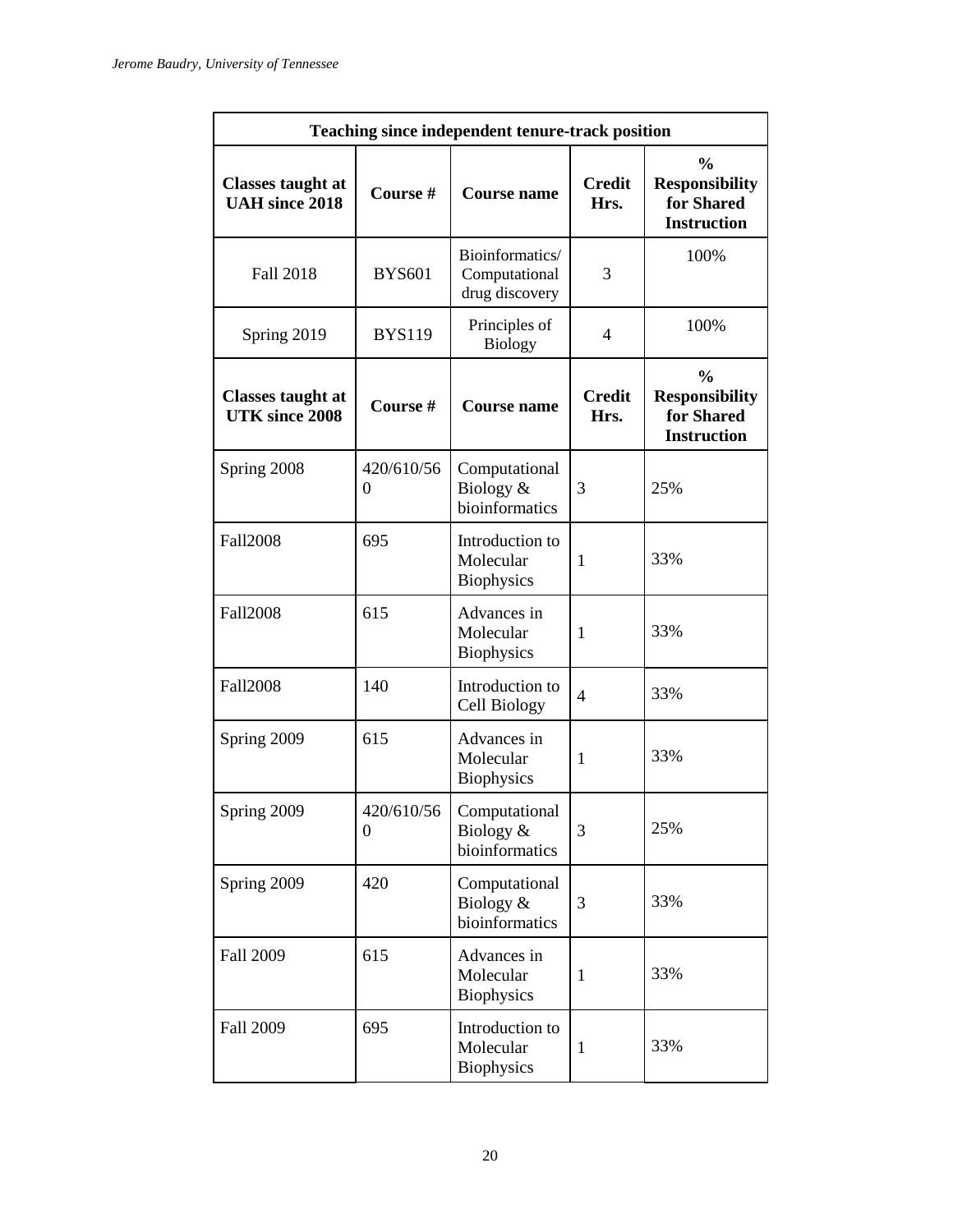| Spring 2010      | $420 - \text{sect}$<br>1 | Computational<br>Biology &<br>bioinformatics        | 3              | 33%  |
|------------------|--------------------------|-----------------------------------------------------|----------------|------|
| Spring 2010      | $420 - \text{sect2}$     | Computational<br>Biology &<br>bioinformatics        | 3              | 33%  |
| Fall 2010        | 140                      | Introduction to<br>Cell Biology                     | $\overline{4}$ | 50%  |
| <b>Fall 2010</b> | 615                      | Advances in<br>Molecular<br><b>Biophysics</b>       | 1              | 33%  |
| <b>Fall 2010</b> | 695                      | Introduction to<br>Molecular<br><b>Biophysics</b>   | 1              | 33%  |
| Spring 2011      | 140                      | Introduction to<br>Cell Biology                     | $\overline{4}$ | 50%  |
| Spring 2011      | 422-S1                   | Computational<br>Biology &<br><b>Bioinformatics</b> | 3              | 33%  |
| Spring 2011      | 422-S2                   | Computational<br>Biology &<br>bioinformatics        | 3              | 33%  |
| Fall 2011        | 420                      | The Structural<br>Basis of<br>Disease               | 3              | 100% |
| Fall 2011        | 615                      | Advances in<br>Molecular<br><b>Biophysics</b>       | 1              | 33%  |
| Fall 2011        | 695                      | Advances in<br>Molecular<br><b>Biophysics</b>       | $\mathbf{1}$   | 33%  |
| Fall 2012        | 420                      | The Structural<br><b>Basis</b> of<br>Disease        | 3              | 100% |
| Spring 2013      | 422                      | Computational<br>Biology &<br><b>Bioinformatics</b> | 3              | 100% |
| Fall 2013        | 140                      | Introduction to<br>Cell Biology                     | $\overline{4}$ | 50%  |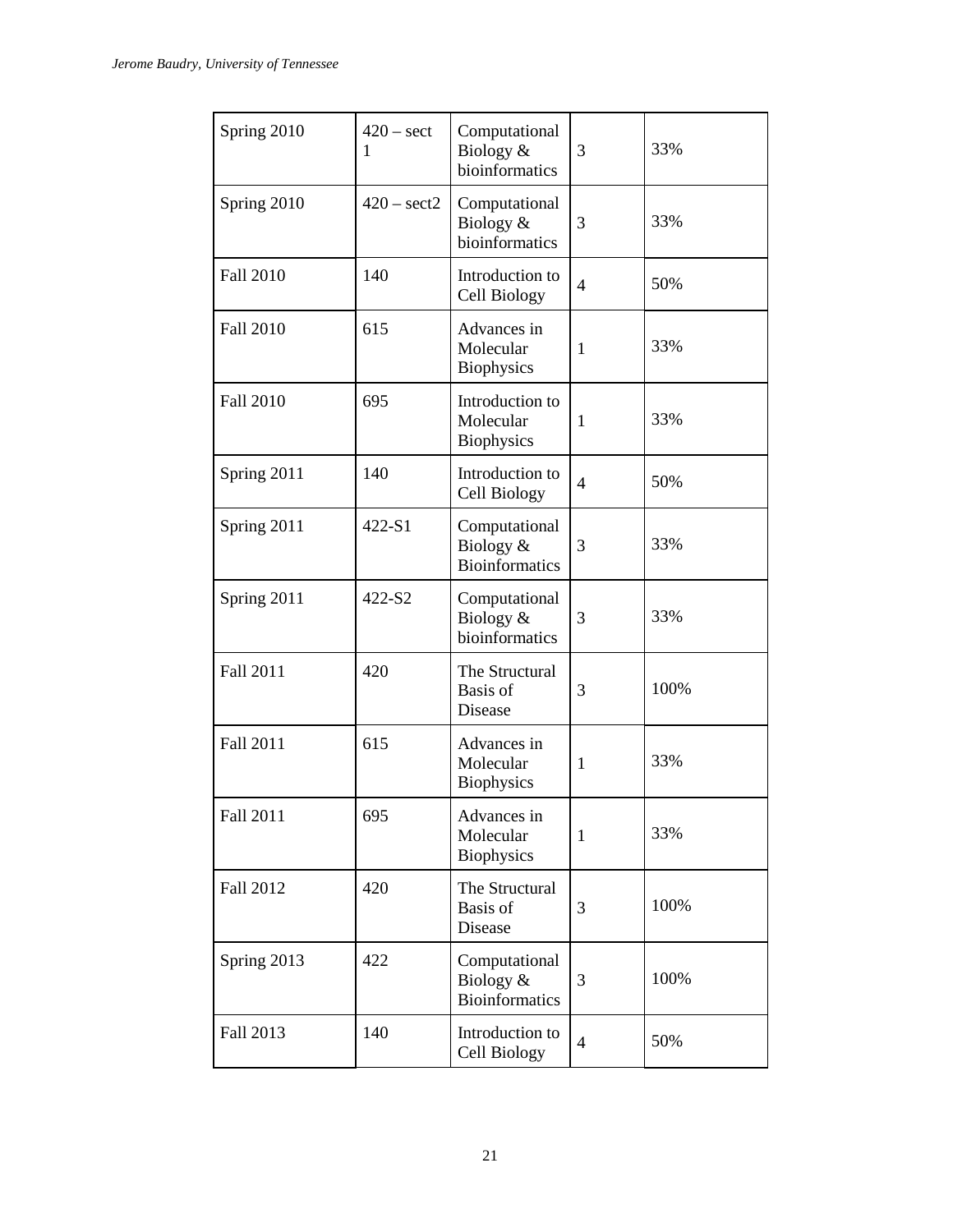| Fall 2013   | 420 | Computational<br>Biology &<br><b>Bioinformatics</b>    | 3            | 100% |
|-------------|-----|--------------------------------------------------------|--------------|------|
| Fall 2013   | 615 | Advances in<br>Molecular<br><b>Biophysics</b>          | $\mathbf{1}$ | 25%  |
| Fall 2013   | 615 | Advances in<br>Molecular<br><b>Biophysics</b>          | $\mathbf{1}$ | 33%  |
| Spring 2014 | 422 | Computational<br>Biology &<br><b>Bioinformatics</b>    | 3            | 100% |
| Fall 2014   | 420 | The Structural<br>Basis of<br>Disease                  | 3            | 100% |
| Spring 2015 | 422 | Computational<br>Biology &<br><b>Bioinformatics</b>    | 3            | 50%  |
| Fall 2015   | 420 | The Structural<br><b>Basis</b> of<br>Disease           | 3            | 100% |
| Fall 2015   | 615 | Advances in<br>Molecular<br><b>Biophysics</b>          | $\mathbf{1}$ | 25%  |
| Fall 2015   | 615 | Advances in<br>Molecular<br><b>Biophysics</b>          | $\mathbf{1}$ | 33%  |
| Spring 2016 | 422 | Computational<br>Biology $\&$<br><b>Bioinformatics</b> | 3            | 100% |
| Fall 2016   | 420 | The Structural<br>Basis of<br>Disease                  | 3            | 100% |
| Spring 2017 | 530 | Experimental<br>Design and<br>Analysis                 | 3            | 50%  |

# **Supervised Personnel and Students,**

*Post-doctorate associates:* 

University of Alabama in Huntsville: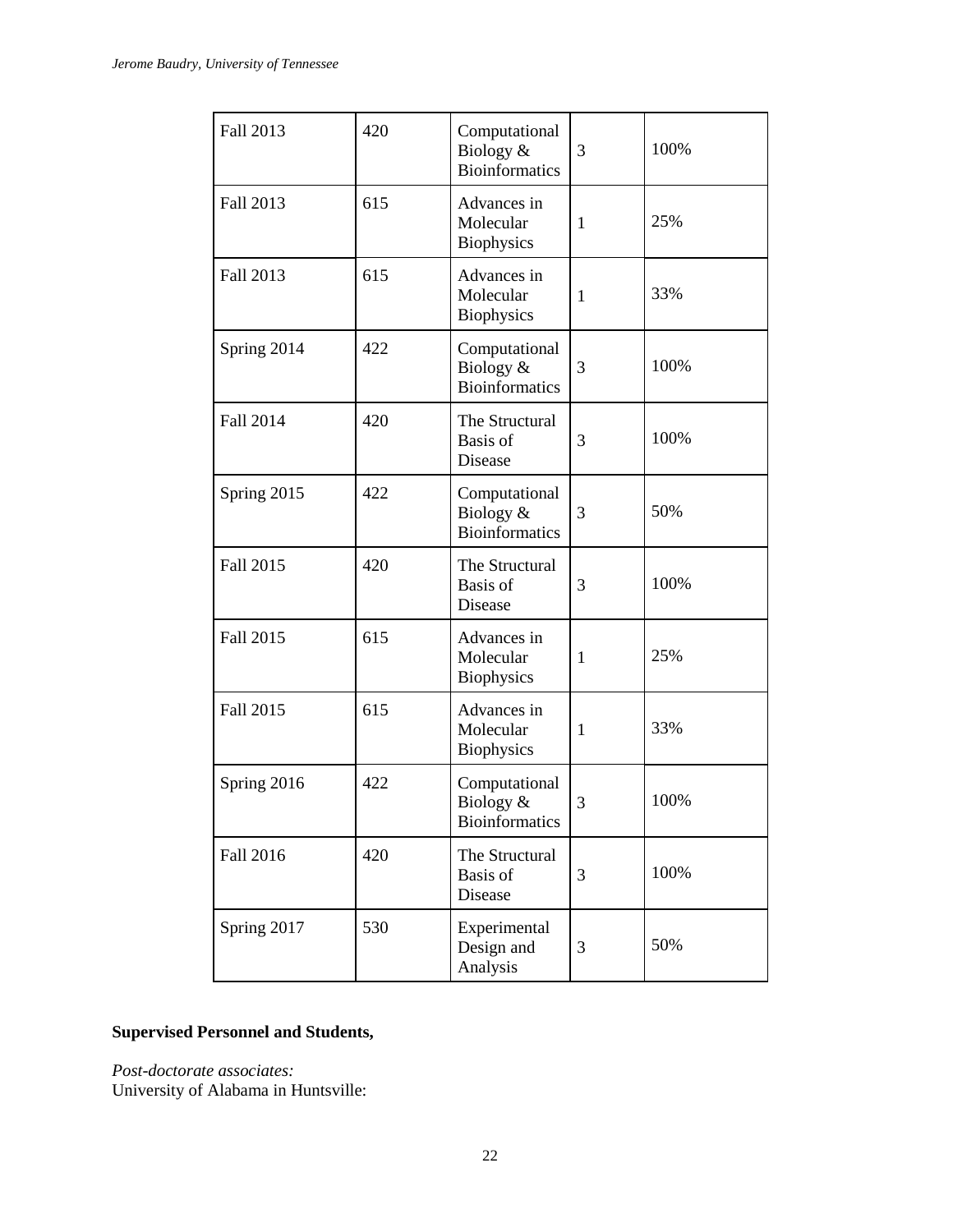#### Dr. Noriko Inoguchi, January 2018 – to date

Dr. Kendall Byler, July 2018-to date

University of Tennessee:

Hector Adam Velasquez. June 2014 – 2016, co-supervised with Prof. Smith. (2 publications) now Research Scientist, Atlanta, GA

Derek Cashman, December 2010 – July 2013. (2 publications) now faculty at Tennessee Tech, Tennessee.

Yinglong Miao, Ph.D., September 2009 – August 2012, co-supervised with Prof. Smith (4 publications) (now faculty at Kansas University).

Barbara Collignon, Ph.D., October 2008-May 2011 (1 publication) now Analayst at Bank of Canada.

#### *Graduate students:*

University of Alabama in Huntsville:

Mrs. Anna Petroff, August 2017 – to date Mr. Jay Spencer, January 2018 – to date Mrs. Amy Ridings, August 2018 – to date Mrs. Jana Whittle, August 2018 – to date

#### University of Tennessee:

Jason Harris, GST/Scale-IT; 2010-2014 (now Scientist at CDD Vault, Burlingame, CA)

Sally Ellingson, GST/Scale-IT; 2010-2014 (now faculty, University of Kentucky, Lexington.

Karan Kapoor, GST; 2011-2015 (now postdoctoral associate, University of Illinois at Urbana Champaign)

Willy Evangelista, BCMB Department; 2013-2017 (now faculty, University of Lima, Peru)

#### *Undergraduate students researchers in the Baudry laboratory:*

University of Alabama in Huntsville:

Shannon Howes: "The Vaginal Microbiota and Gut Microbiota: How Our Bacterial Populations Underlie Susceptibility to Inflammatory Diseases"

Bethany Kregger: "The Interrelationships between the Human Microbiome, Inflammation, and Diabetes"

Kyrie Chandler: "How Genetics Influence Susceptibility to Chronic Inflammatory Disease" Olivia de la Paz: "Diet-based Protective Compounds for the Prevention of Neurodegenerative Disease"

Samantha Martin: "Nutraceutical Interventions in Psychiatric Disease"

#### University of Tennessee:

William Hembree, Chemistry. Sophomore. Summer 2008 & 2010. (1 publication)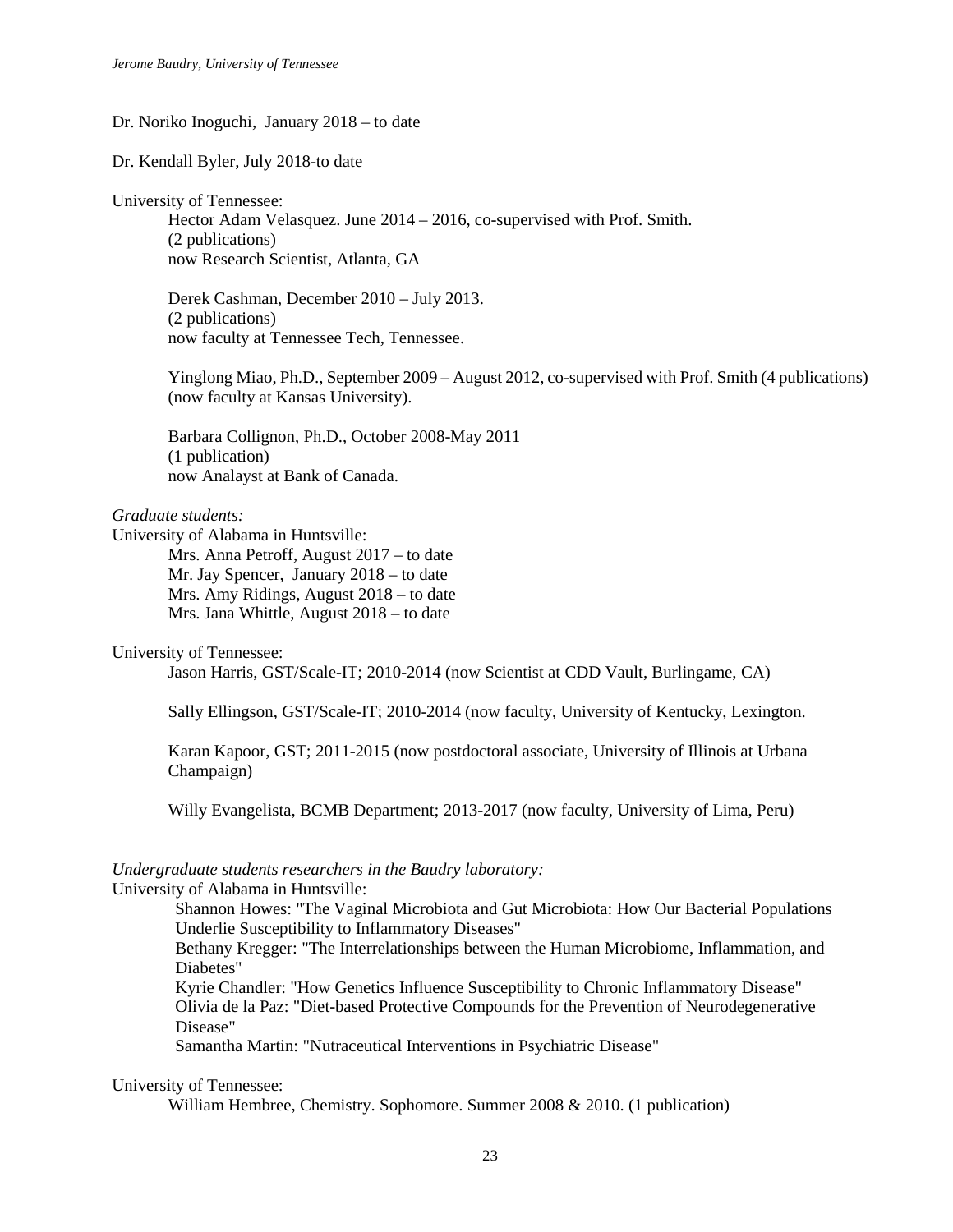Jeremy Spiers, BCMB. Spring 2009 (1 publication). Andrew Sneed, (BCMB Best Undergraduate Award, Spring 2009), BCMB. Summer 2008 &2009. Jason Harris, BCMB. Fall 2008, Summer 2009. Cody Bogema, BCMB. Fall 2008, Summer 2009. John Anderson, BCMB. Fall 2008, Summer 2009. Chelsea Knotts, BCMB (Tochbearer Award – the highest student award at the University of Tennessee), Spring 2010 – June 2012 Lindsey Vallee, Pellissippi State Community College: Summer 2010 Vanessa Freeman, BCMB: Summer 2010, Spring 2011. Jason Williams, Virginia Tech: Summer 2011. Joseph Summers, BCMB, Fall 2013-Spring 2014 Tyler McBride, BCMB, Fall 2013 Jessica Voiles (in collaboration with Dr. Berthelier), Fall 2013-to date Richard Law, BMCB, Spring 2014 Rebecca Weir (Summer 2015 to Spring 2016). Funded competitively by the Department of Energy. (2 publications) Gus White (UT's Scholars), since Summer 2015 Shannon Smith, 2016, Jay Spencer, Spring 2017- to date *Postgraduate researchers in the Baudry laboratory:*

Rebecca Weir since 2016

*High school students researchers in the Baudry laboratory:*

Marek Twarzynski, Knoxville Catholic High School, Summer 2010 (currently undergraduate at Stanford) Journey Stimes, Hardin Valley Academy High School, Fall 2013- Spring 2014

## *Rotation students:*

Biochemistry and Cell and Molecular Biology Graduate School:

2008: Kristen Holbrook 2009: Yuzhuo Chu 2010: Nicholas Lopes 2011: Meng Li 2011: Ran An 2012: Purva Bhojane 2013: Wilfredo Evangelista 2014: Adam Green 2015: Rupesh Agarwal

Genome Science and Technology Graduate School:

2009: Dennis Glass (rotation led to publication #45) 2009: Ritin Sharma and Tian Li 2009: Jason Harris, SCALE-IT 2010: Sally Ellingson, SCALE-IT 2010: Tian Li (rotation led to publication # 35) 2010: Xiaohu Hu (rotation led to publication # 38)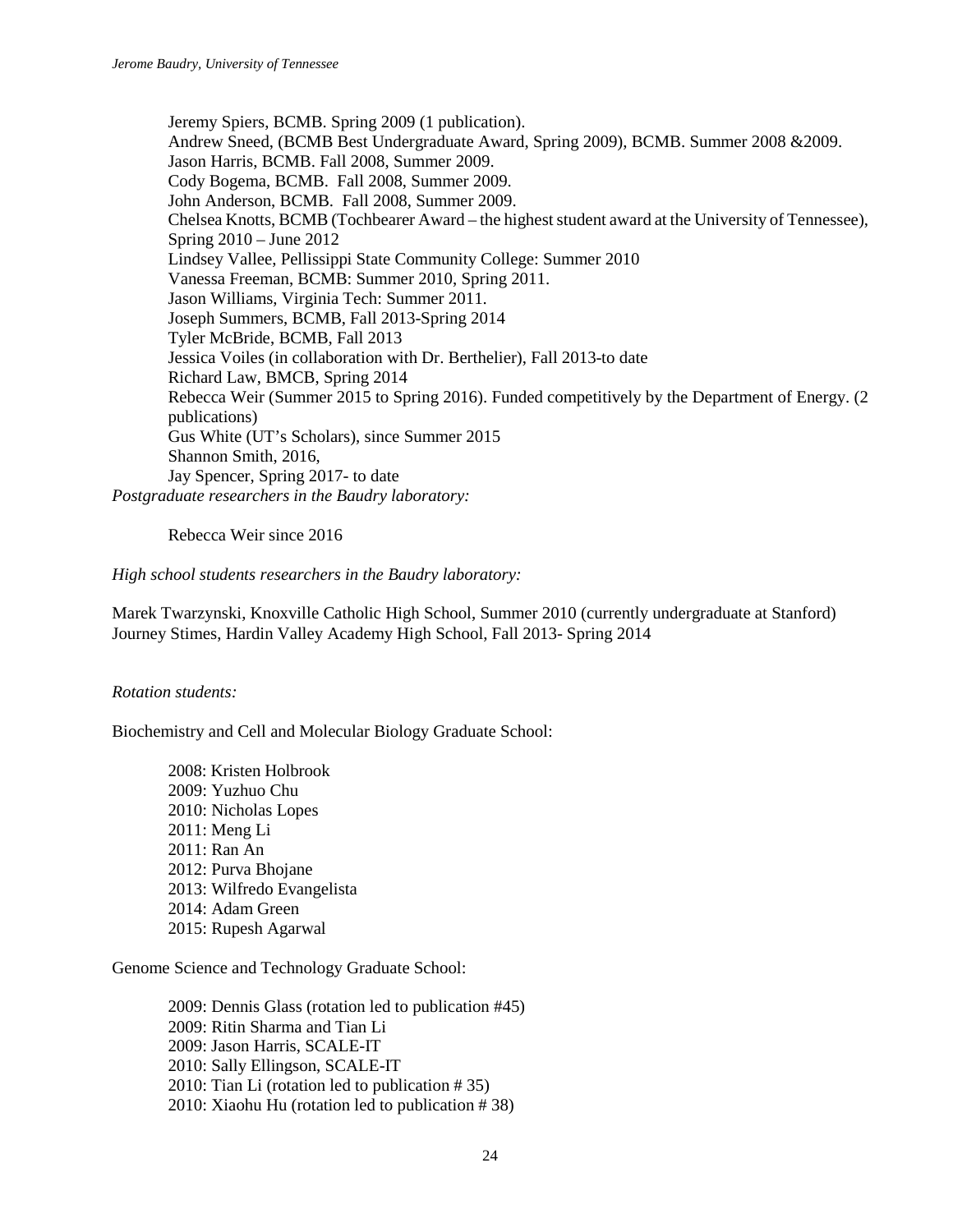2010: Aaron Fleetwood 2011: Jonathan Reyles 2011: Karan Kapoor 2012: Kasey Estenson 2014: Khushboo Bafna 2016: Jyortimoy 2016: Sarah Cooper

# **Service since independent tenure-track position**

# **a) Institutional Service**

University of Alabama in Huntsville: Evolution faculty recruiting committee, Department of Biological Sciences Chan Chair recruiting committee, Department of Physics Faculty Senate Research Council

University of Tennessee:

# i) Committee Work Departmental, College and University Levels

2009 –Search Committee, Faculty Search in Biophysics, BCMB Department

Fall 2009 – Spring 2010 Undergraduate Curriculum committee

Fall 2009 – Spring 2010 Graduate Student Affairs committee

Fall 2009 – Spring 2010 Ad-hoc working group on General Biology Curriculum

Fall 2010 – Spring 2013 Graduate Student Admission Committee

Fall 2011 – to date Development, Publicity and Awards Committee

Fall 2013 – to date Undergraduate Curriculum Committee

2016 – Head, Search Committee, Faculty Search in Computational / Mathematical Biology, BCMB Department and National Institute for Mathematical Biology (NIMBioS)

2017 –Search Committee, Faculty Search in Biophysics, BCMB Department

2017 –Search Committee, Faculty Search in Biophysics, Physics Department

List of committee work in Genome Science and Technology Program:

2009-to date: Curriculum Committee

2011-to date: First year Student Committee

2013-to date: Steering Committee

2015-2016 Admission Commitee

2) College level committees (Engineering)

iBME, Institute of Biomedical Engineering 2013-2015: Curriculum Committee

2013-2015: Research Committee and Program Manager, "System Biology and Molecular Medicine" program.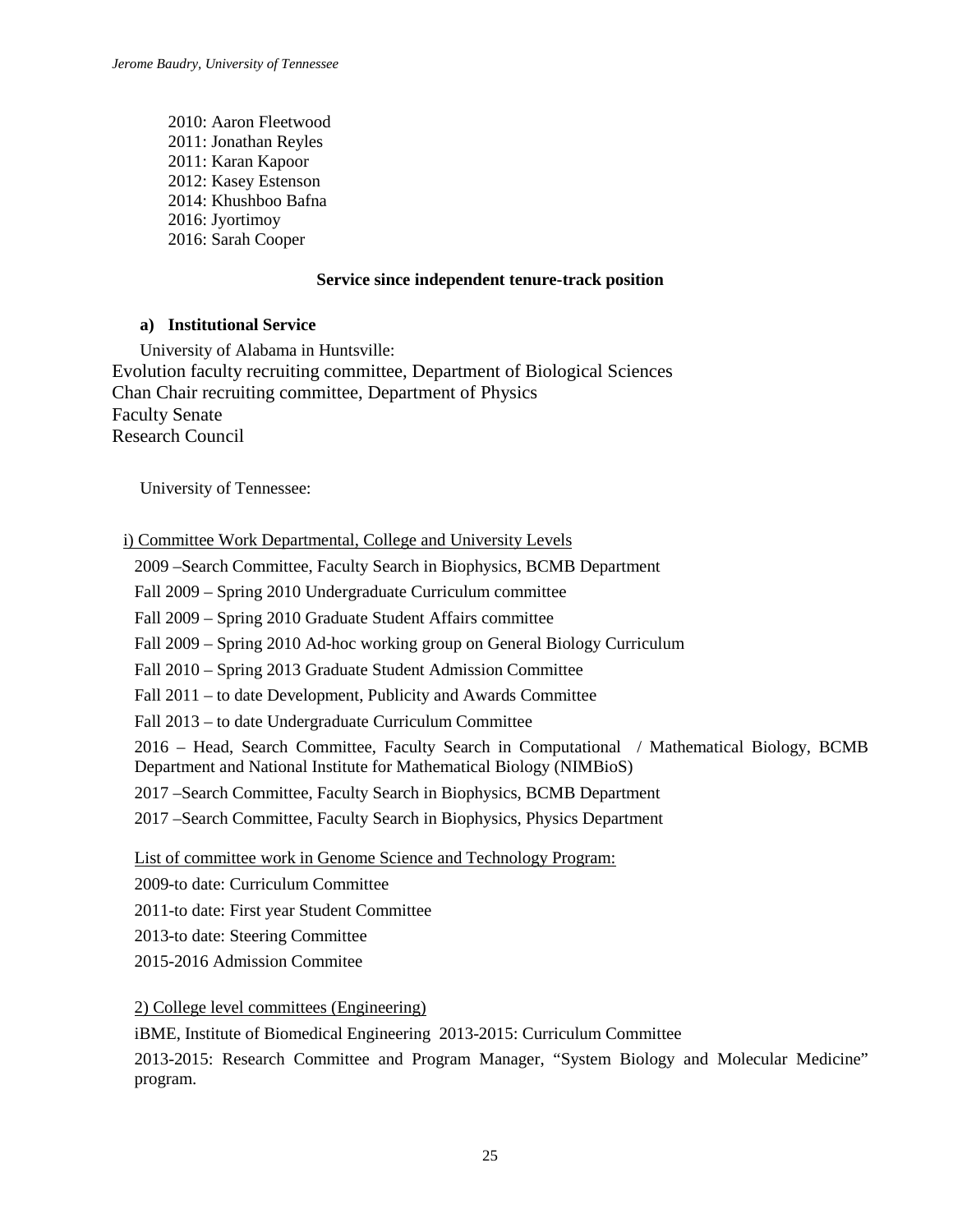#### 3) University level committees

2009 UT/ORNL Summer School in Biophysics: Member of the Organization Committee. Chairperson for two conference sessions

#### 2010 UT/ORNL Summer School in Biophysics:

Member of the Organization Committee. Chairperson of Travel Fellowship Committee. Chairperson in two conference sessions.

2012-2013 Search Committee, Governor's Chair in Bioinformatics.

#### ii) Contributions to the University's programs

Co-designed a SACNAS event at the 2010 National Meeting. Presented an oral communication "Supercomputing a sustainable environment: coupling biology and the world's top supercomputer to identify environmental pollutants.

SACNAS conference", and judge of undergraduate research poster in Biophysics. Anaheim, CA, October 2010

HOSA (Health Occupations Students of America) UTK Chapter:

Academic adviser since the foundation of the UTK chapter (2011). The UTK chapter has grown to 74 members.

#### **b) Disciplinary Service**

Evaluation of peer research / scholarship / creative activity

Reviewer for:

Biophysical Journal Chemical Biology and Drug Design Current Medicinal Chemistry Environmental Science & Technology Journal of the American Chemical Society Journal of Chemical Education Journal of Computational Chemistry Journal of Molecular Modeling Journal of Physical Chemistry-B Journal of Physics: Condensed Matter Journal of Chemical Information and Modeling; Journal of Enzyme Inhibition and Medicinal Chemistry Nanotechnology Nature Chemical Biology PLOS One. Scientific Reports (Nature Publishing Group)

Ad-hoc reviewer for the National Science Foundation:

Program: Chemical Structure, Dynamics and Mechanisms (CSDM), Division of Chemistry, Fall 2009. Program: Algebra, Number Theory and Combinatorics (ANTC), Division of Mathematical Sciences, Spring 2010

Division of Undergraduate Education, Summer 2014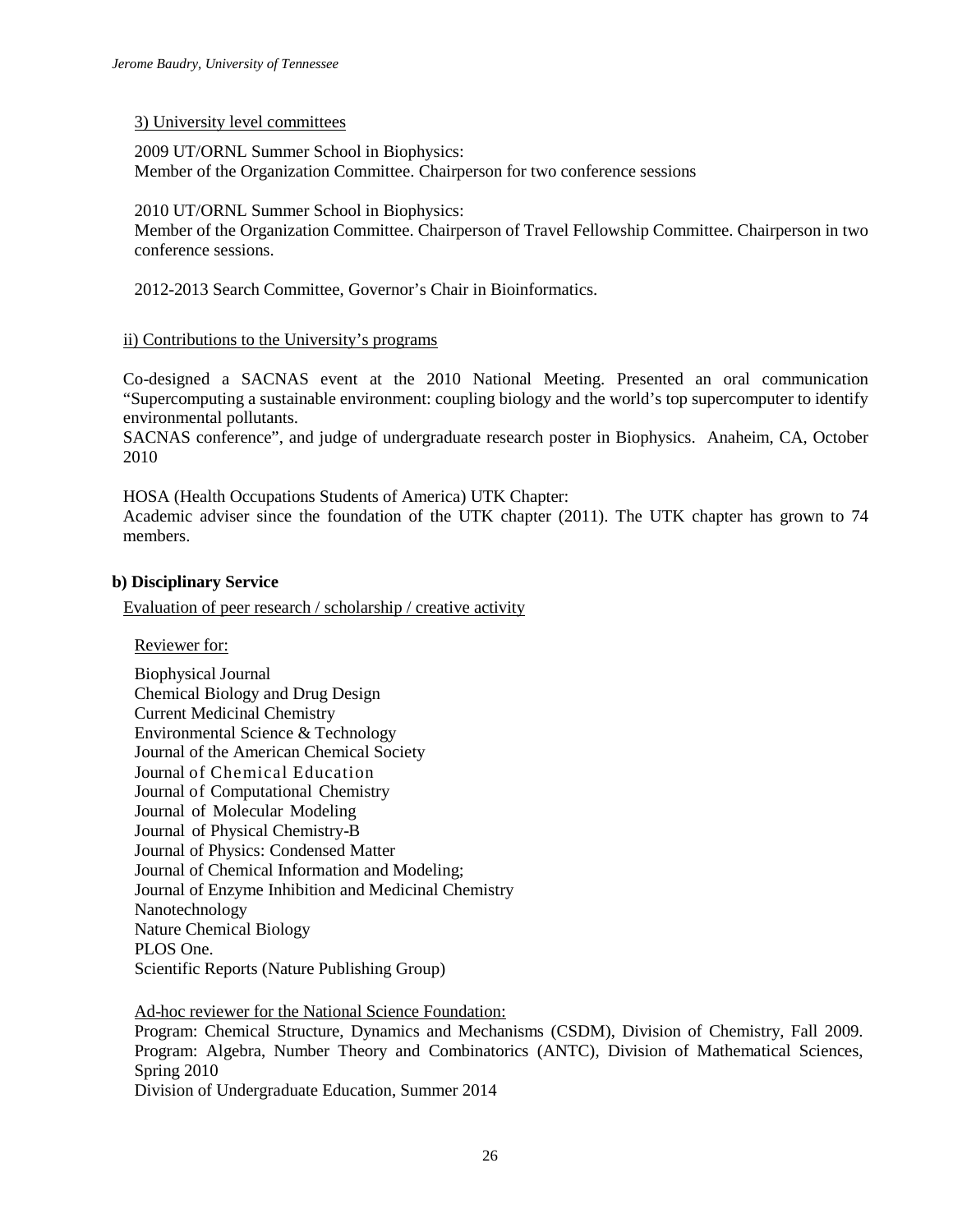Division of Molecular and Cellular Biosciences, Summer 2014 Division of Molecular and Cellular Biosciences, Spring 2015

#### Panel Member for the National Science Foundation:

Division of Molecular and Cellular Biosciences, Structural Molecular Biophysics review panel, 2016- to date

NIH Center Advisory Board: Member, Advisory Board for NIH Center for Macromolecular Modeling and Bioinformatics, 2015 – to date

Advisory Board Member: RCMI External Advisory Committee member, Howard University, 2015-to date

National Academy of Sciences DE Shawn/Anton proposal review panel, 2018-to date

Department of Energy: Ad hoc reviewer of supercomputing grant applications for the Oak Ridge Leadership Computing Facilities, Director Discretion Project Applications

#### **c) Professional Service**

i) Service to public and private organizations

2010 Tennessee Junior Science and Humanities Symposium,

Laboratory host: demonstration of lab and computational biophysics to high school students.

2010-to date: Tennessee Science Olympiads, Event coordinator, and State Judge for the High School "Protein Modeling Event"

2010- to date: The Governor's Schools of Tennessee, High School level lectures on protein modeling,

2011: Talk on Biology and Computational research; Bearden Middle School, Knoxville, TN,

2011: Talk on Biology and computational Research; Hardin Valley Academy High School, Knoxville, TN 2012: Program committee & Session chair: 2012 Joint JICS/GRS Workshop on Large-Scale Computer Simulation. Oak Ridge.

2012- to date: NSF-IGERT poster competition judge, national poster competition presented by NSF-IGERT funded graduate students.

2014-present Elected member, Board, Association of doctorate Students of Paris University Paris-6.

## ii) Service to industry, e.g., training, workshops, consulting

Member of the UTK / UT-Battelle - ORNL / Georgetown University "Comprehensive Drug Discovery & Development Institute".

Scientific collaboration with Shifa Biopharmaceuticals, NIH-SBIR.

Scientific collaboration with Sarfez USA, Inc, NIH-SBIR

Co-founder of Minerva Discovery, LLC.

Co-founder and Chief Scientific Officer of Seattle Discovery, LLC